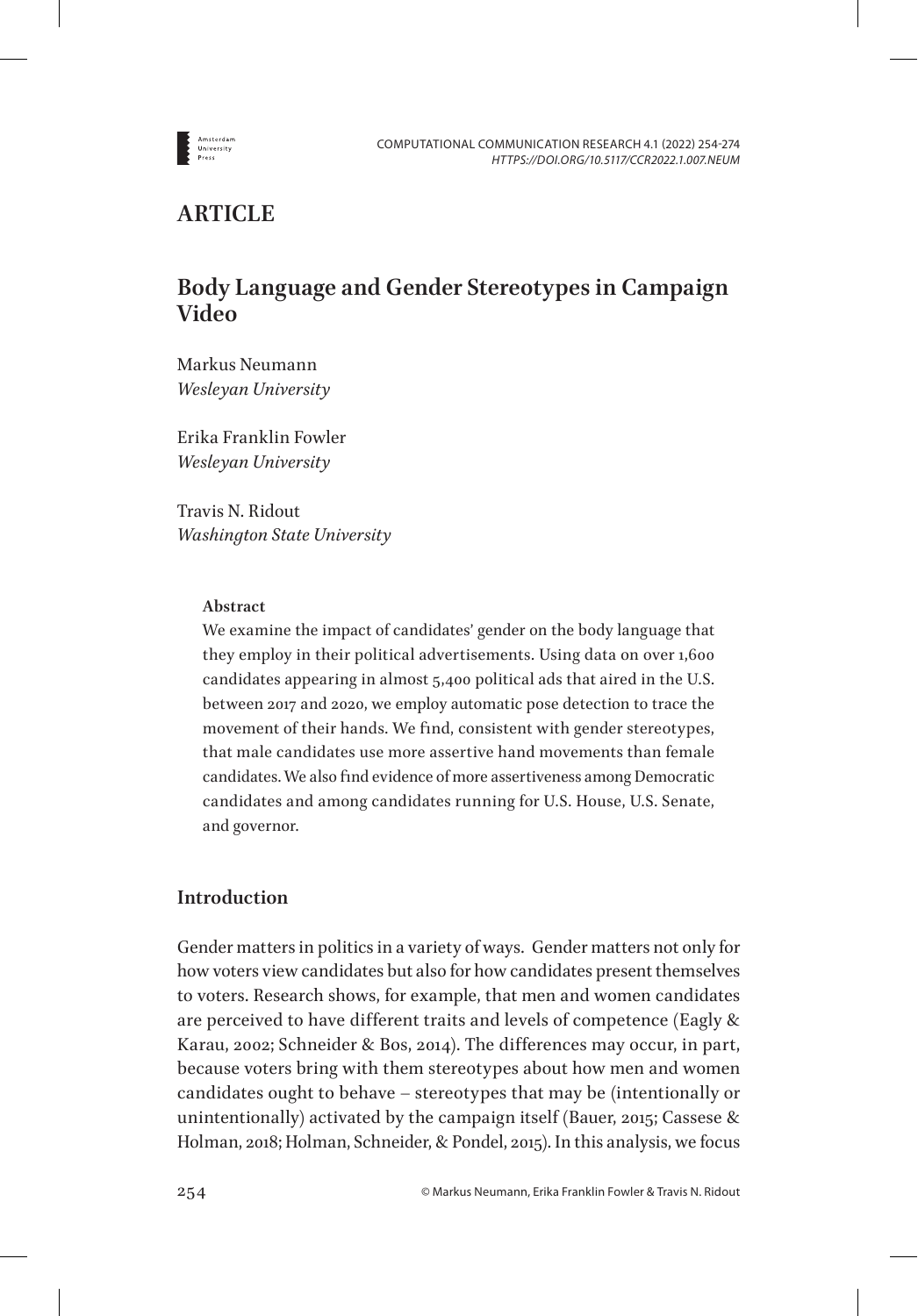on the relationship between a candidate's gender and the body language the candidate employs, specifically, the extent to which a candidate's body language is calm and restrained, on the one hand, or energetic and assertive, on the other hand. This is measured through the amount of vertical wrist movement, which serves as a proxy for up and down hand gestures, which voters associate with power and dominance (Everitt, Best, & Gaudet, 2016). We ask: Are stereotypes with respect to how men and women are expected to behave reflected in the body language of candidates in their political advertising? And does that candidate behavior depend on the characteristics of the candidate, including the party, the office sought, and incumbency?

To answer these questions, we employ an innovative approach, using automated pose detection to evaluate the body language of candidates that appear in televised political advertisements collected by the Wesleyan Media Project. By tracking the movement of candidates' wrists, we can evaluate the extent to which each candidate's gestures display assertiveness or power (as measured through their vertical wrist movement), which is typically seen as a masculine trait. This study goes beyond past research in several ways. Most importantly, we expand on the number of politicians analyzed, examining 1,658 different candidates who appear in 5,388 different ads across two election cycles. Because of this large sample size, we can examine not only gender as a correlate of body language but the impact of other characteristics, including incumbency status and the office sought. We examine candidates running for offices up and down the ballot, ranging from state legislature to U.S. Senate and governor.<sup>[1](#page-16-0)</sup>

Our research, in addition to its contribution to the literature on gender in advertising, also illustrates how computational methods, here automatic pose detection, could be used to analyze politicians' gestures in political debates, interviews or speeches in addition to examining non-elite persons in political settings, such as actors in campaign ads or citizens attending rallies and protests. Ultimately, we find that, consistent with gender stereotypes, the body language of male candidates is generally more energetic and assertive, though the size of the effect is fairly small. Moreover, not only does body language vary by candidate gender, but the candidate's party and the office sought also influence how candidates employ body language in their political ads, with Democrats and candidates for governor, U.S. House and U.S. Senate exhibiting more assertive behavior.

### **Gender Stereotypes**

A variety of research has affirmed that citizens hold stereotypes of men and women politicians. For instance, voters tend to ascribe greater overall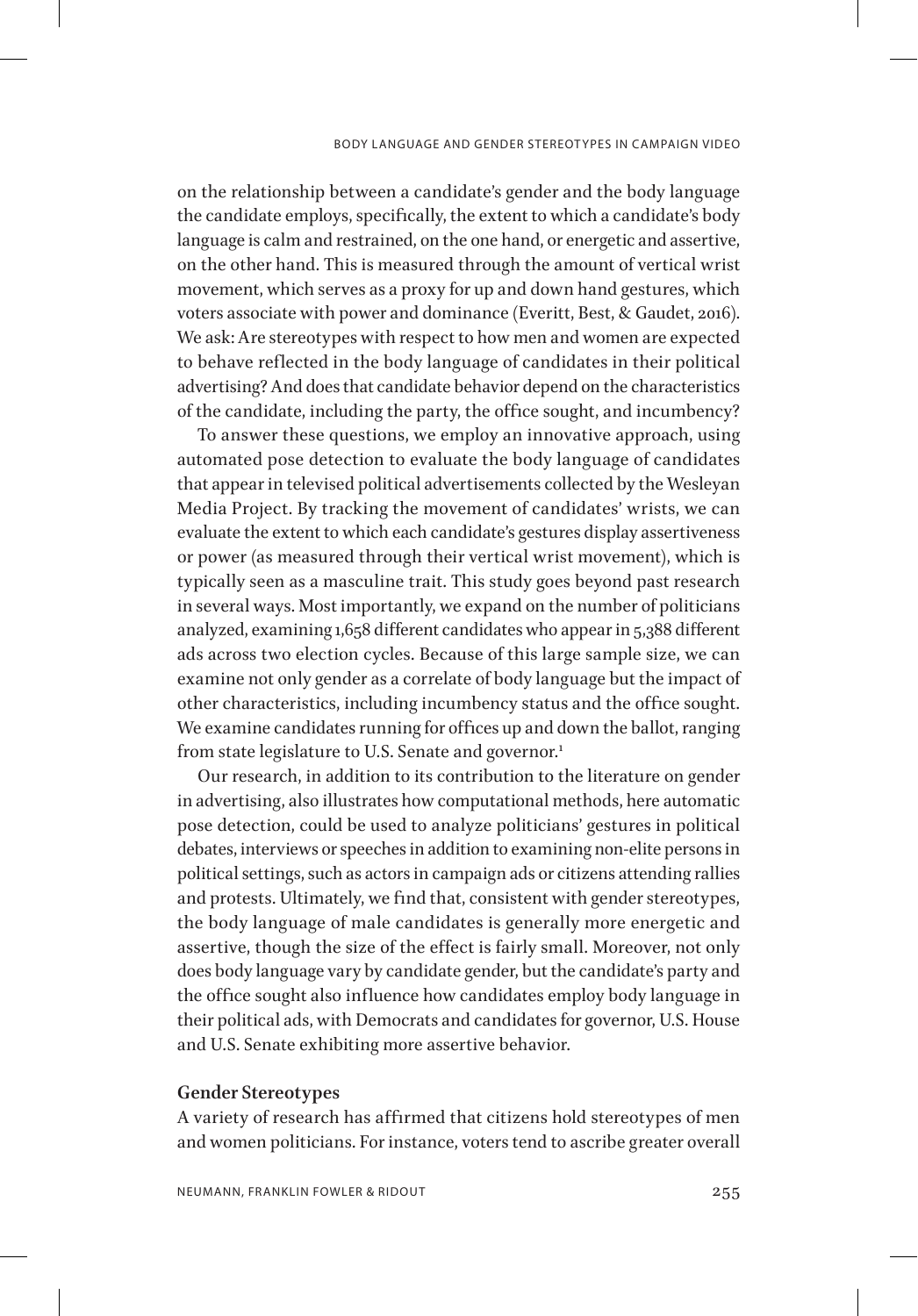competence, strength and leadership skills to men (Eagly & Karau, 2002; Hayes, 2005), but greater warmth and compassion to women (Hayes, 2005; Huddy & Terkildsen, 1993b; Koch, 1999). To some extent, gendered traits are also ascribed to candidates of particular parties, with Republicans more likely to be associated with masculine traits and Democrats with more feminine traits (Hayes, 2011; Winter, 2010, but see Schneider & Bos 2016) even though there is variation in how women from each party are evaluated (Dolan, 2018; Sanbonmatsu & Dolan, 2009).

Ultimately, the importance of these stereotypes is twofold. Not only might they influence people's evaluations of candidates and their vote choices, but stereotypes also may affect candidates' strategic behavior, playing to or attempting to counter gendered stereotypes. While some argue that playing to gendered stereotypes can benefit women candidates as traits such as caring and willingness to compromise may be viewed as strengths (Herrnson, Lay, & Stokes, 2003), others argue that the association of assertiveness and leadership with masculine stereotypes make it difficult for women to succeed in electoral politics (Huddy & Terkildsen, 1993a) because of a double-bind. Namely, if women work to counter gendered stereotypes, they may be penalized for not displaying the feminine traits expected of women, and if they play up their gender, they may be less likely to be seen as a leader (Carpinella & Bauer, 2021; Jamieson, 1995; Schneider & Bos, 2014). One study found, for example, that voters punished German Chancellor Angela Merkel for displays of anger (Boussalis, Coan, Holman, & Müller, 2021), yet there is also evidence that voters react similarly to gender stereotypical emotional displays (crying and anger) from candidates regardless of the candidate's gender (Brooks, 2011, 2013).

# **Politicians' Body Language**

In addition to a wealth of research examining gendered stereotypes and candidate strategy with respect to campaign content and issue focus, there is also literature in non-verbal communication on how a candidate's gender might influence body language and how body language can convey gendered messages about candidates. For example, research on the 2016 election suggests that Hillary Clinton showed more "mixed" body language cues (suggestive of behavior to counter gender stereotypes) while Donald Trump showed more hostile body language consistent with male stereotypes (Wasike, 2019). Body language may also convey social information, including reliable cues about whether the person is a man or woman (Pollick, Kay, Heim, & Stringer, 2005). Indeed, viewers' assumptions about the gendered nature of body language even leads them to ascribe different traits to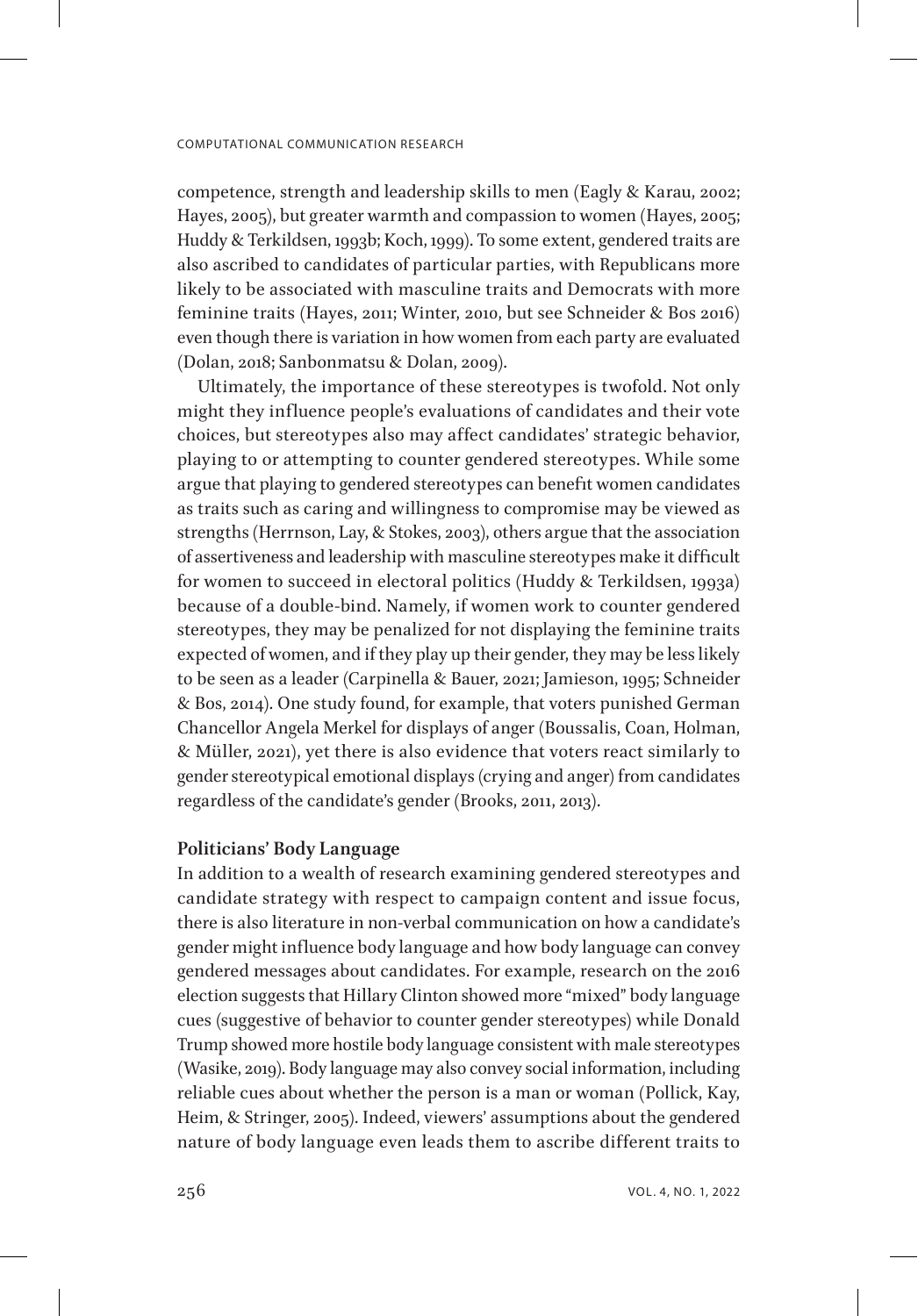non-gendered stick figures whose movement is modeled after that of men and women (Koppensteiner & Grammer, 2011). The expansiveness of body language movements, including the range over which candidates move their hands vertically, has been associated with perceptions of dominance and such expansive body language is most prominent among men politicians challenging the status quo (Koppensteiner, Stephan, & Jäschke, 2016).

### **Expectations**

While the vast literature on gender in politics suggests mixed findings about whether women should play to or counter gendered stereotypes in their messaging, we have several reasons why we believe that body language may be more likely to conform to traditional gender stereotypes, with men displaying more assertive and energetic hand gestures than women. First, existing findings on hand movements suggest that gender conforming movements may be most beneficial for both men and women (Everitt et al., 2016). Second, although much campaign behavior—and many elements of political advertising—is strategically crafted, we believe that body language is lower down on the list of things that candidates may alter when they do try to push against gendered stereotypes. More specifically, the choice of issue topic, setting, language, and clothing in an ad seem easier to change than training oneself to alter one's body language. Therefore, we hypothesize that male candidates will demonstrate more energetic hand gestures than will female candidates.

Having said that, we also acknowledge that the effect of gender can also vary by party, by office and by incumbency status. Thus, we also explore the relationship between these other characteristics and candidates' body language to ensure that we are not conflating the effect of gender with these other characteristics. First, a candidate's party may have a strong influence not only on people's expectations and stereotypes of a candidate, but it may influence a candidate's use of body language as well. Voters associate Democrats with more feminine traits and associate Republicans with more masculine traits (Hayes, 2005; Winter, 2010). If candidates embrace these partisan stereotypes, then Republicans might use more assertive gestures than Democrats.

Second, the office held by the politician could influence the use of body language. More specifically, the degree of control that politicians exert over the presentation of themselves likely depends on the degree to which they have made politics their career. This, in turn, is directly related to the level of legislative professionalism of the institution in which they serve (Berry, Berkman, & Schneiderman, 2000; Carsey, Winburn, & Berry, 2017; Squire,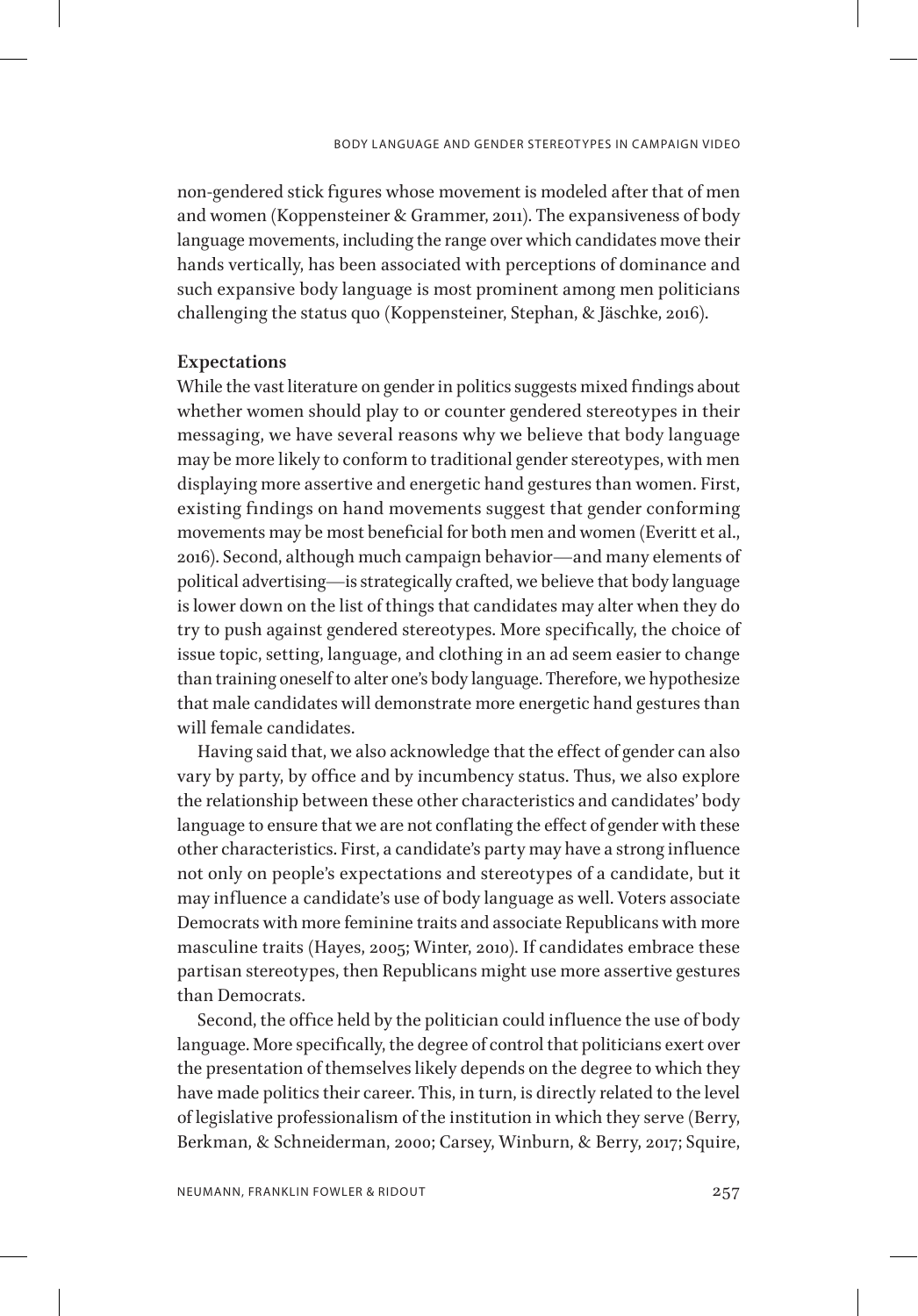1992). Higher offices provide office-holders with greater resources and public visibility, which provides them with more control over their image in the eye of the public, and this is especially true in political advertising, which is expensive to produce. Politicians who have "bought into the system" and appear higher on the ballot might act more in accordance with its norms. Hence, we conjecture that Senators, governors and members of Congress might show more assertive body language than politicians in state legislatures and other down-ballot offices.

A third factor that might influence the use of body gestures is the candidate's status as an incumbent or challenger. Assertive gestures, for instance, may be a favored tool of politicians who aim to challenge the status quo (Bucy & Grabe, 2007; Everitt et al., 2016; Koppensteiner et al., 2016). Translated to the political realm as a whole, the implication is that challengers should be more likely to use energetic body language than incumbents.

# **Methods & Data**

### **Face Detection & Face Recognition**

In order to track a candidate's body language, we first need to identify the candidates in their videos. Given that most campaign videos feature many people other than the candidate, such as family members and constituents giving "testimonials," this is not a trivial task. Doing so by hand would be an excessively labor-intensive process: For example, a typical 30-second video shot at 24 frames per second (fps) consists of 30\*24=720 images. For a dataset with thousands of videos, this would require the hand-coding of millions of images, which is simply not feasible.

Instead, we rely on machine learning to 1) detect all faces in each image and 2) classify whether any one face in each image belongs to the candidate or not. Given that face detection and recognition are among the staple methods of computer vision, with many well-tested and widely-used implementations, we use pre-trained models for this purpose. Given that the faces in our dataset and the faces these models were trained on are human and can thus be assumed to originate from the same data-generating process, we can assume that these models generalize to our data (and in fact, the model we use was trained on public figures, including politicians (Cao, Shen, Xie, Parkhi, & Zisserman, 2018)).

To this end, we use the MTCNN architecture (Zhang, Zhang, Li, & Qiao, 2016) for face detection and the FaceNet architecture (Schroff, Kalenichenko, & Philbin, 2015) for face recognition, both implemented in PyTorch by Esler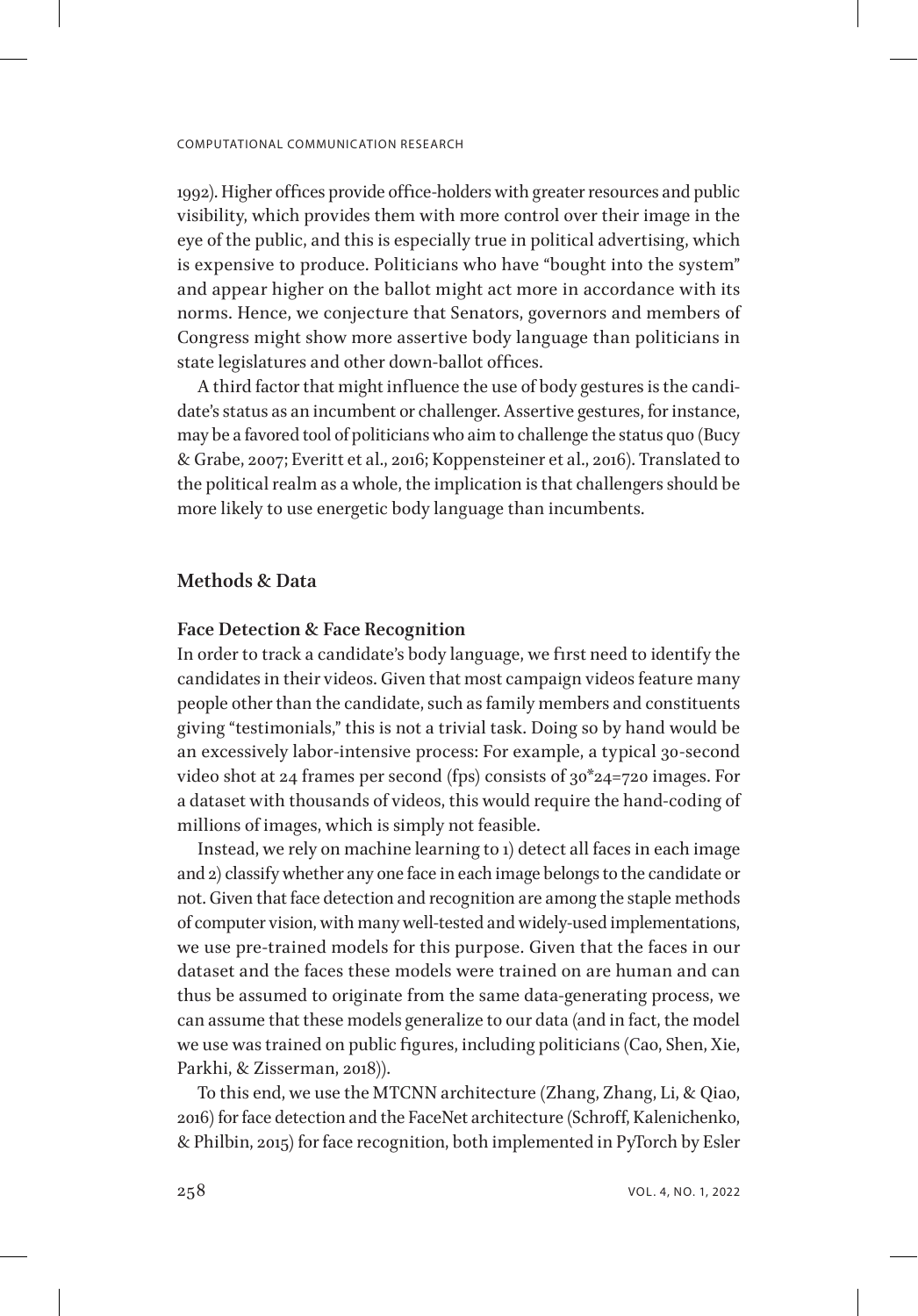(2019). Using the MTCNN, we process each image of every video and apply bounding boxes to all detected faces. These faces are then cropped out and normalized, in preparation for the face recognition.

While detecting *any* humans in an image can be done with a model trained on different people, a face recognition model requires training data for the specific faces we want to be able to recognize. Given that machine learning methods, and in particular neural networks, generally work best with tens, if not hundreds or thousands of training samples per class, this would require an inordinate amount of hand-labeling in order to identify 1,658 politicians. Consequently, we do not rely on a traditional supervised approach but rather on a model that creates embeddings for faces. This allows their comparison through the use of distance scores. The FaceNet architecture is a model that has, effectively, been trained to recognize a set of faces in a training dataset, and in the process, it has learned how to tell humans apart from one another. The embeddings it creates for each face can then be compared to other embeddings, where faces of the same person will yield a lower distance score.<sup>[2](#page-16-1)</sup> We classify two faces as a match when their distance score is lower than 1. It can then be used to recognize a different set of faces with only a single training image per class.

To this end, we create a dataset of reference images by scraping the headshots of politicians from their Ballotpedia pages. Given that the large majority of national and even state-level politicians have a Ballotpedia page with a photo, this, in combination with the embedding-based approach to face recognition and the known sponsorship information from each ad, allows us to computationally recognize the faces of these candidates without any hand-labeling. There are also computational benefits to this approach, as it does not require a large model with the ability to recognize every person of interest in the dataset. For example, when trying to find the face of Alaska gubernatorial candidate Mark Begich in his videos, the model simply compares every face in them to Begich's Ballotpedia headshot, and it has no knowledge of, say, the face of Begich's opponent, Mike Dunleavy, even though they are both in our dataset. We recommend this approach to face recognition to other computer vision practitioners in political science, as single labeled photos for politicians of interest are readily available in various online databases, and it requires no human coding for supervised labels in large training datasets. (Of course, this method works best for candidate-sponsored ads).

The performance of this face recognition method has been validated by the authors of the method themselves (Schroff et al., 2015). They report an error rate of under 1% on the Labeled Faces in the Wild dataset, which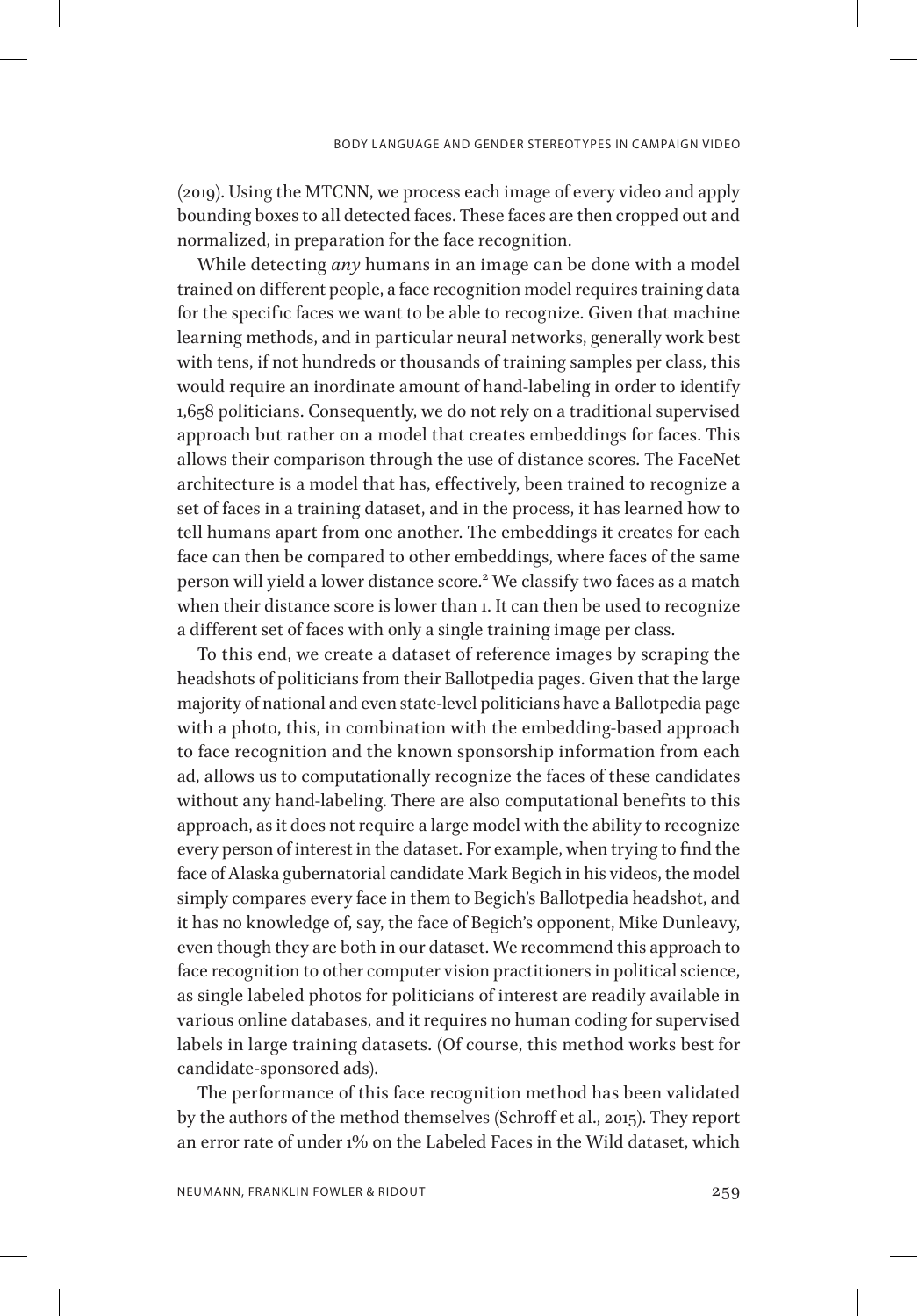also includes a number of politicians. Since the videos we use have already been coded by the Wesleyan Media Project for whether the candidate was pictured (albeit not for every frame - only for the video as a whole), we use this as an additional form of validation for how well the face recognition works on our particular dataset. There are 5,524 videos the WMP has coded in this way to which we have applied our face recognition model. Among these, there are 57 (about 1%) for which we do not detect the candidate in any of the ad frames. This is a low error rate, albeit with the caveat that it is a fairly easy test. Therefore we conduct another, more difficult test. The WMP codes for whether a candidate is pictured in any part of the ad *except* the oral approval, since federal candidates are bound by law to appear here. If a candidate is coded as not pictured in the ad, this means that they only appear in the oral approval, which is a very short time span. Therefore, the face recognition only has a few seconds, rather than potentially the full 30-60 seconds of the ad, to detect the candidate at least once. In this more difficult test, the error rate is higher but still only 7%. That being said, this is still only an approximation, compared to a validation on a (hypothetical) fully labeled video dataset. Finally, any error in the face recognition will either a) result in the video being removed from our dataset entirely if the candidate is not detected for at least 24 contiguous frames, meaning that it won't affect the results, or b) be reflected in the error rate of the final measure, which we test for explicitly below. We consider that measure to be the main validation for this paper's pipeline.

### **Pose Detection**

After identifying which (if any) of the faces in a frame belong to the relevant candidate, we measure their body language by tracking the position of a set of landmarks across their body. We accomplish this using the pose detection framework OpenPose (Cao, Hidalgo Martinez, Simon, Wei, & Sheikh, 2019; Simon, Joo, Matthews, & Sheikh, 2017). This model consists of a convolutional neural network that first detects all body parts in an image, and then associates each with a specific person. This process produces 25 landmarks for every person, denoting the position of the nose, eyes, ears, throat, shoulders, elbows, wrists, pelvis, hips, knees, ankles, heels, big toes and small toes[.3](#page-16-2) Of these, the position of the wrists and nose are of particular interest in this research. We rely on a model pre-trained on the COCO keypoint challenge dataset (Lin et al., 2014), which Cao et al. (2019) modified with additional foot keypoint annotations.

Figure 1 shows an application of the method to two images in our dataset from a campaign video of Jane Dittmar, the Democratic candidate for Virginia's 5th Congressional district in 2016. The lines connect various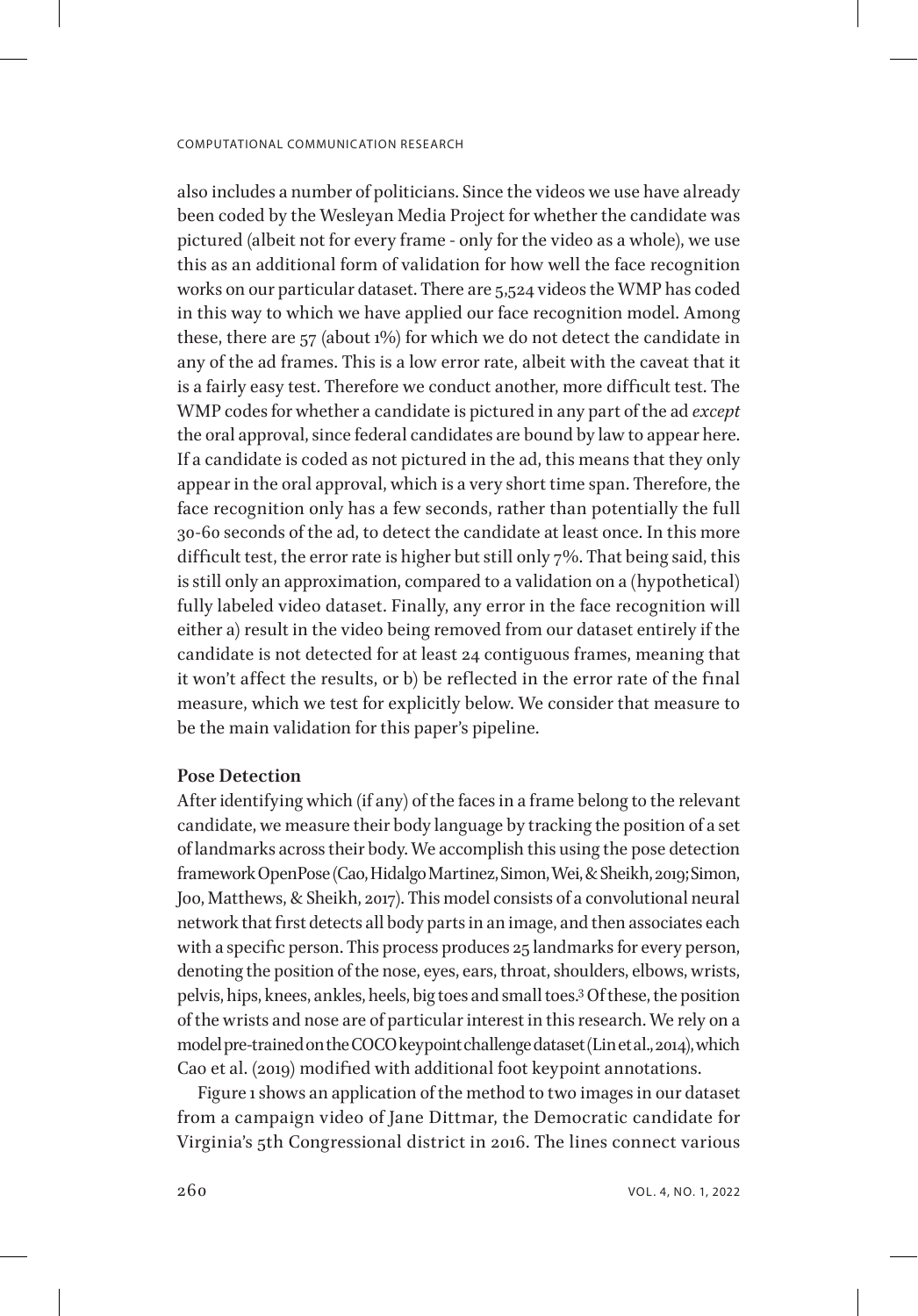#### BODY LANGUAGE AND GENDER STEREOTYPES IN CAMPAIGN VIDEO



Figure 1 Results of pose estimation to two frames of a campaign video of Jane Dittmar, the Democratic candidate for Virginia's 5th Congressional district in 2016.

positions on the body, including the wrists, which we can use to track vertical hand movement.

Finally, we combine the results of pose detection and face recognition. We do so by checking whether the bounding box for the identified candidate, produced by the face recognition, overlaps with any face detected by the pose detection. Specifically, we check whether any face recognition bounding boxes contain nose landmarks from the pose detection. This is done for every frame in the video, yielding the body landmarks for only the candidate and no one else.

On occasion, this pipeline yields false negatives, in that the candidate's face is only identified in some frames, but not those in between. This is because a) at a resolution of 480x320, the videos are fairly low quality and b) videos are harder to classify than still images because the figures in them are moving, which causes some frames to be of worse quality than others. To counteract this problem, we make use of the continuous motion of videos. We iterate through the frames of a video, and if a frame does not contain the picture of the candidate, we check whether the frame before or after does. If so, we check whether there is a person whose landmarks are within some small margin of error<sup>4</sup> from the candidate's pose in the frame in which they were successfully identified. If so, we conclude that this is the same person and therefore also classify it as the candidate. We continue this process iteratively until no more additional instances of the candidate can be identified. To ensure that our movement measures (described below) are based on a sufficient sample, we only include videos in which candidates and their hands are detected for at least one second (i.e., 24 consecutive frames).

The face detection, face recognition, and pose detection were all computed using Google Colab, on a variety of GPUs (Tesla K80, P4, P100 and V100).<sup>[5](#page-17-0),[6](#page-17-1)</sup>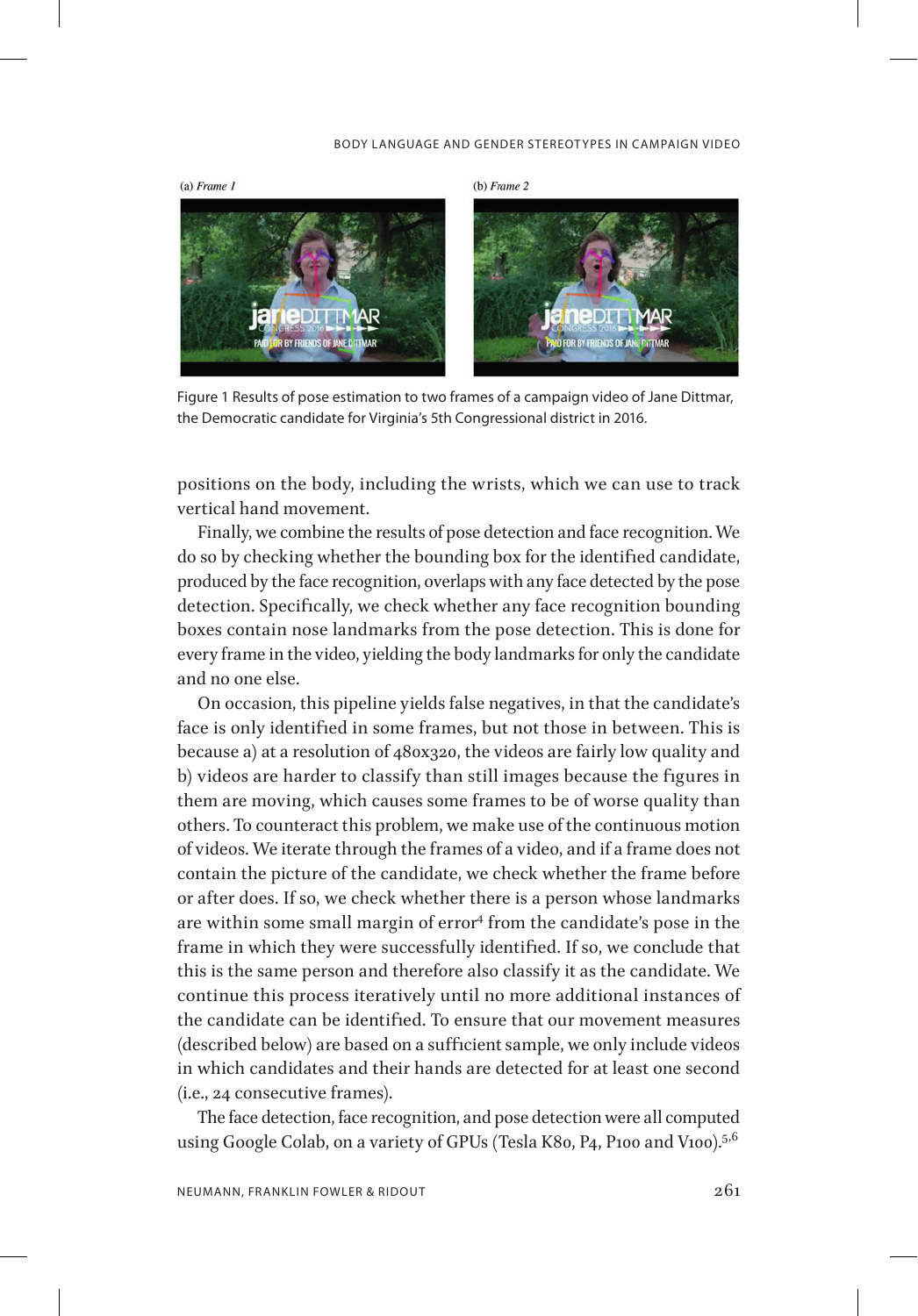### **Measuring powerful behavior**

Pose estimation provides us with a set of keypoints across the subject's body at any one point in time. Given that most gesticulation occurs through the hands, and that the theory of Everitt et al. (2016) on gestures signalling power also revolves around them, we construct a measure for this concept by tracking the position of the wrists. Given that Everitt et al. (2016) postulate that powerful behavior is associated specifically with vertical movement, we focus on hand movement on the y-axis. The model outputs a set of two-dimensional coordinates for the wrist (and other) keypoints, and we measure how much they move over the course of a video.

First, we group together contiguous sections of keypoints. This means we measure different scenes in the ad separately. We only keep any one section if the candidate's hands are shown for at least 24 contiguous frames (i.e., 1 second). Because many videos either don't show the candidate's hands at all, or only very briefly,<sup>7</sup> our original dataset of over 7,000 videos gets reduced to the  $5,388$  $5,388$  $5,388$  we analyze here.<sup>8</sup>

We measure the candidate's use of vertical movement through the space they cross with their hands. For a video section, we compute the 2D kernel density of all the keypoints of the wrist. For candidates who hardly move their hands, the kernel density will be very concentrated in one area, meaning that the overall space will be small. Conversely, when candidates gesticulate more actively, their wrists will cross a larger space, so the kernel density will be more spread out. In order to remove outliers and capture the space that the candidate's wrists traverse most frequently rather than spurious movement, we discard the parts of the kernel density that are less than 25% of its overall maximum value. Then we take the outline of the resultant shape and measure its height at continuous points from left to right. We then average these measures, which gives us the average height of the space the candidate crosses with their hands. This process is illustrated in Figure 2. We repeat this procedure for every section of video in which the candidate appears, and for both wrists.

To aggregate our measures across the video, we multiply each section's measure by the section's length (in frames), sum across the sections, and then divide by the total length. This way, we weight measures from longer sections more heavily, given that they both have a greater effect on the viewer, and are more reliable to measure.[9](#page-17-4) The measures from the hands are then summed together, so that a candidate who gesticulates with both hands rather than just one receives a higher score. This is the final movement score for the video, and constitutes the dependent variable in the models described below. It ranges from 0 to 79 (higher values correspond to greater movement), with mean 10 and standard deviation 8.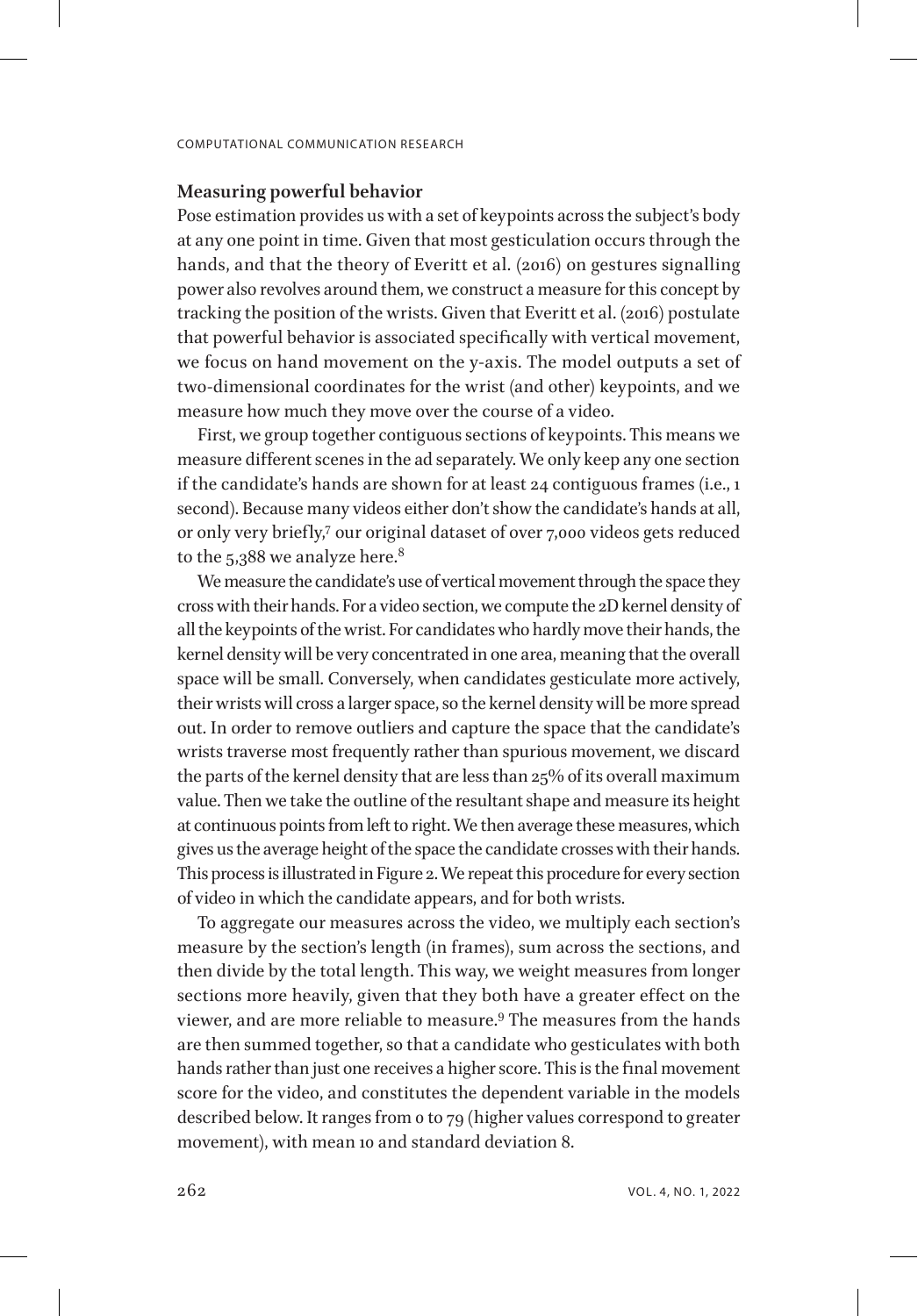#### BODY LANGUAGE AND GENDER STEREOTYPES IN CAMPAIGN VIDEO



(a) Keypoints and 2D kernel density

Figure 2 The figure illustrates how the candidate's amount of movement is measured. Panel (a): The orange points show the position of Steyer's right wrist over the course of about 5 seconds. Then, a 2D kernel density is applied to these points. We remove outliers by omitting values below 25% of the density's maximum value. The blue shaded area shows the result of this. Panel (b): Finally, we measure the height of this 'cloud' by calculating the distance between the highest and lowest point for each column of points in it. The average of these distances is the measure for the candidate's amount of right-hand movement during the scene. The sum of the right and left hand is the final movement score, used as our dependent variable.

To ensure that our measure conforms to human perception, we sampled a validation set of 127<sup>10</sup> videos and hand coded them for the amount of vertical movement by the candidate on a scale of 1 to 5, with 5 being the highest. The correlation between the human coded data and our measure is 0.52. Since the movement measure sits at the end of a chain of procedures – face detection, face recognition and pose detection – any error in these procedures will also be reflected in the error of the measure. Considering that, a correlation of 0.52 is quite high, which we take to be a strong signal that our pipeline works.

### **Dataset**

Our dataset consists of 5,388 videos of political ads from the Wesleyan Media Project's archive from the 2017-2018 and 2019-2020 election cycles. The videos were originally captured by Kantar/CMAG, a commercial firm that monitors ads placed on national cable, national broadcast and local broadcast television in all 210 media markets in the United States. Kantar/ CMAG provides meta-data about each ad, such as who paid for the ad, where it aired and an estimate of the cost, and the Wesleyan Media Project's staff does additional coding on several attributes of each ad, including the favored and targeted candidate, ad tone and the issues mentioned.

These videos all have a resolution of 480x320 and consist of a total of 4,199,000 frames, making up over 46 hours of footage. The ads were sponsored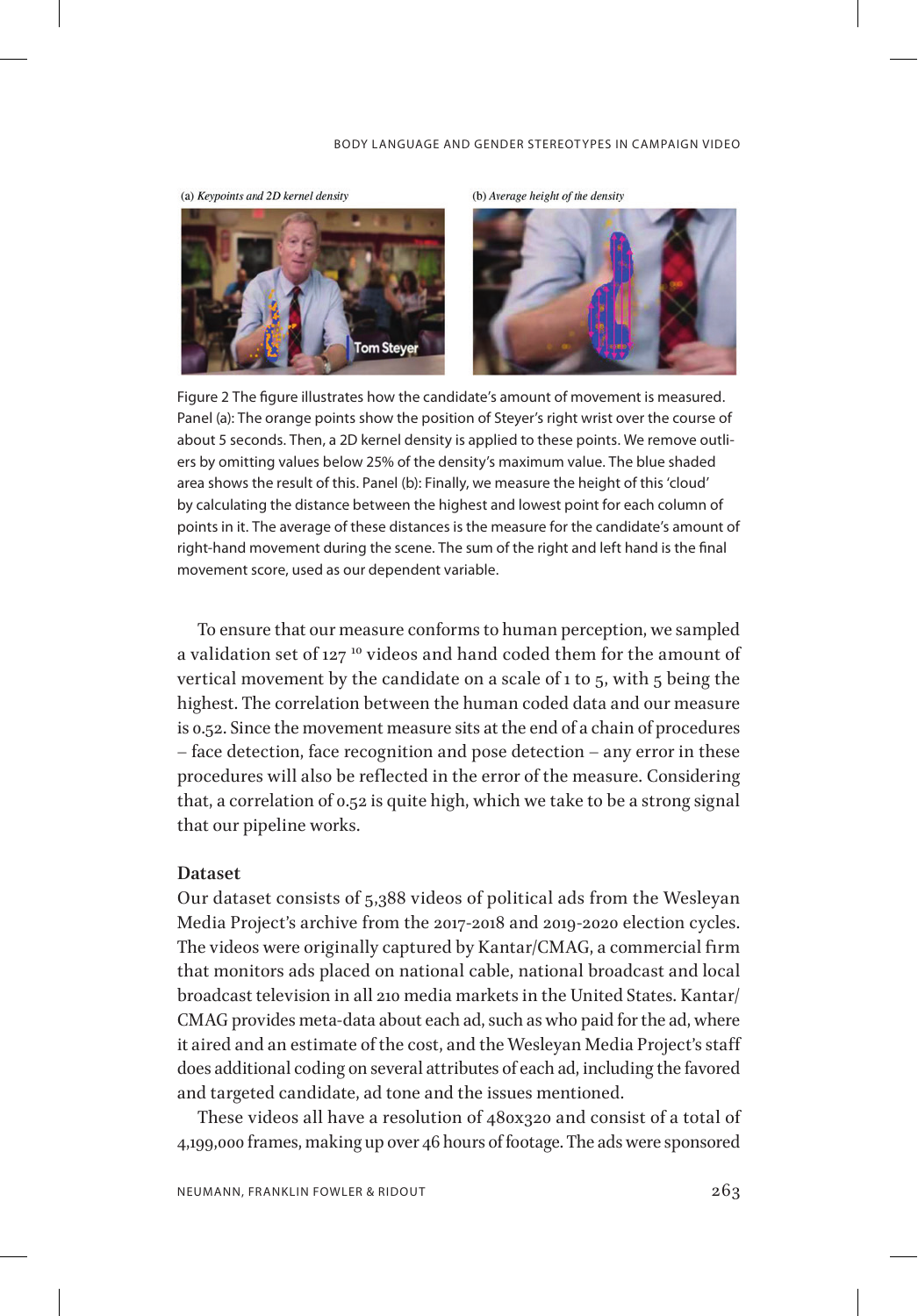by 1,658 candidates (counting the same person separately when running in different races, but the same when running for the same office in different years) who ran at both the federal and state levels in the 2018 and 2020 election cycles (including a few elections that took place in 2017 and 2019). Ads sponsored by both general election and primary election candidates are included in our data. Party-sponsored and group-sponsored ads are not included since we are focused on self-presentation. We also excluded candidate-sponsored attack ads because, by definition, they focus on an opponent, not the sponsoring candidate.<sup>[11](#page-17-6)</sup>

The gender of all politicians in the dataset was hand-coded by Wesleyan Media Project staff, with women coded 1 and men coded 0.<sup>[12](#page-17-7)</sup> There are 1,147 men and 511 women in the dataset. We also coded the party of each candidate, with Republicans coded 1 and Democrats coded 0. Given that partisanship is a major predictor of political behavior, we test whether it also influences body language. Candidates not belonging to either the Democratic or Republican party were omitted. We were left with 832 Democrats and 826 Republicans.

We also take into account the type of office for which the candidate is running. Here, we combined all state-level offices below the governorship (State Representative, State Senate, Delegate, Assembly, State Supreme Court Judge, and Attorney General) into one "down ballot" category. Candidates for governorships, the U.S. House of Representatives, the U.S. Senate and the presidency each constitute separate categories, with down-ballot races being the reference category. See Table 1 for the number of ads by office that we examined in each of the two election cycles.

We also code for whether a candidate is an incumbent, challenger or running for an open seat. This variable was produced from data compiled by OpenSecrets, formerly known as the Center for Responsive Politics (CRP[\)13](#page-18-0) and from joint work by the Center for American Women and Politics (CAWP)[14](#page-18-1) and the National Institute of Money in Politics (NIMP).[15](#page-18-2) The reference category is challenger.

Finally, our models include a control for the number of a video's frames in which the candidate's hands are visible (requiring that their face also be visible and recognized). A large majority of the ads in our dataset are 30 seconds long, but they range from 5 to 120 seconds. There is a lot of variation in whether the candidate is shown for only a second or two, or throughout a large portion of the video. Therefore, we account for the combined length of time for which the candidate and their hands are shown. The variable is referred to as "Control: Candidate frames" in the regression tables.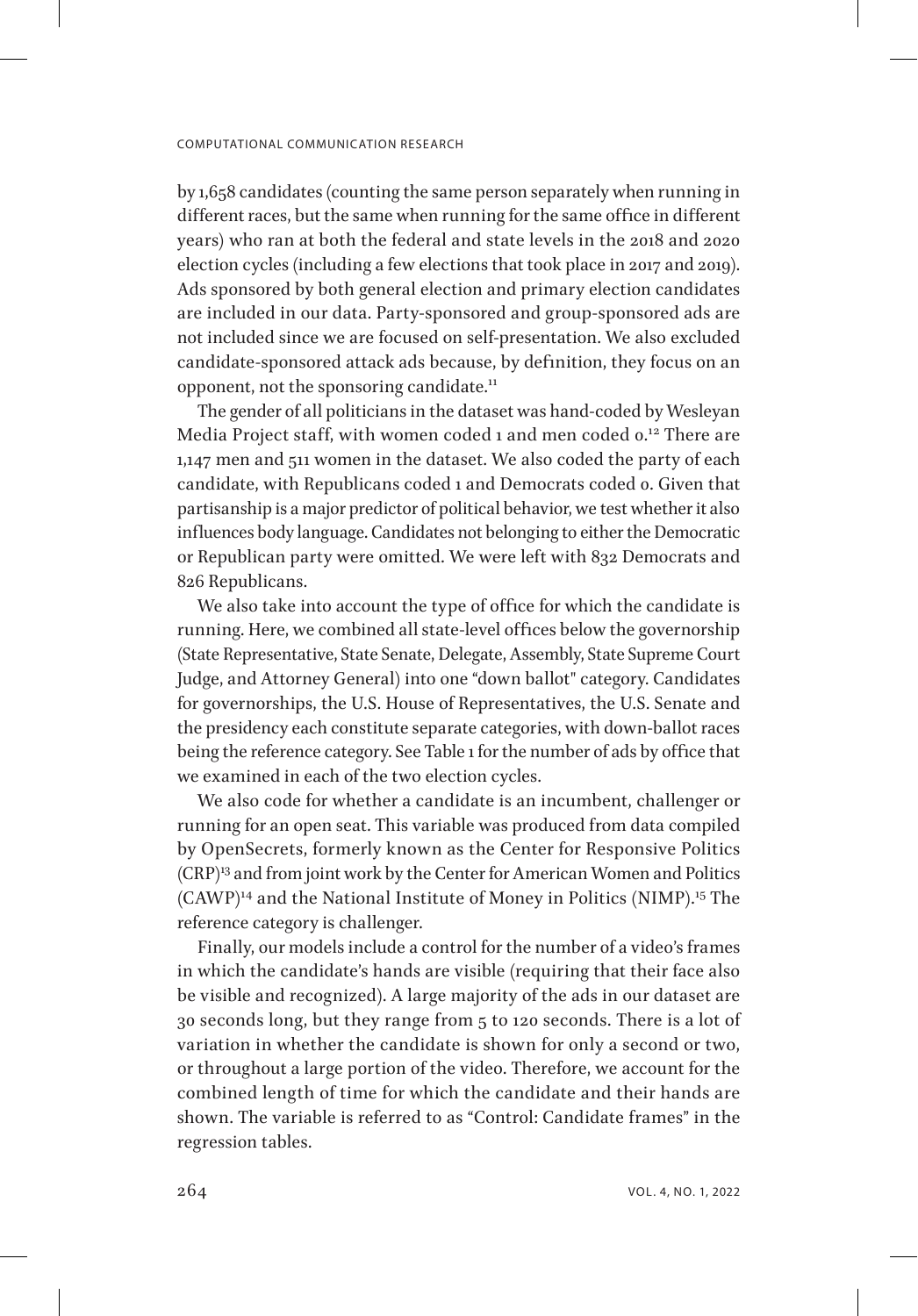|             | 2017-2018 | 2019-2020 |
|-------------|-----------|-----------|
| Down-ballot | 572       | 422       |
| Governor    | 688       | 207       |
| House       | 1093      | 1119      |
| President   | $\Omega$  | 417       |
| Senate      | 339       | 531       |

**Table 1 Number of ads by office and election cycle, with all state-level offices below governor combined into 'Down-ballot'.**

## **Results**

We start by examining the distribution of vertical hand movement for men and women candidates. For women, the range is from 0.01 to 48.93, with a median of 8.35 and a standard deviation of 6.59. For men, the range is larger, 0.01 to 51.35, with a slightly larger median of 8.90 and a standard deviation of 6.55. The statistics suggest more vertical hand movement among men candidates than among women candidates, though the difference in medians is not particularly large. (The difference between the respective means is similarly small—9.55 for women and 9.96 for men.)

To get a truer picture of whether these differences between men and women are statistically significant, we regress the measure of the candidate's vertical hand movement throughout a video on the covariates described above. Figure 3 (see Table 2 in the Appendix for the full regression results) shows the estimates from a set of models, with the stepwise addition of the variables. To control for potential within-unit effects, we rely on a random effects model, clustered by candidate.<sup>[16,](#page-18-3)[17,](#page-18-4)[18](#page-18-5)</sup>

In what is essentially a bivariate model of movement and gender (albeit still controlling for the number of frames featuring the candidate's hands), we find that there is a negative correlation between female candidates and the amount of vertical hand movement. In other words, women candidates demonstrate less vertical hand movement at *p* < .05, which is consistent with the notion of gender-stereotypical behavior.

When party is added, we observe a negative and statistically significant coefficient estimate for Republicans. That is, Republican candidates exhibit less vertical hand movement than Democratic candidates. This finding is contrary to our expectation that Republicans would exhibit more assertive behavior, an expectation rooted in the stereotypes of politicians of both parties. This finding, then, suggests that instead of playing to stereotypes, Republican and Democratic politicians may be trying to counteract people's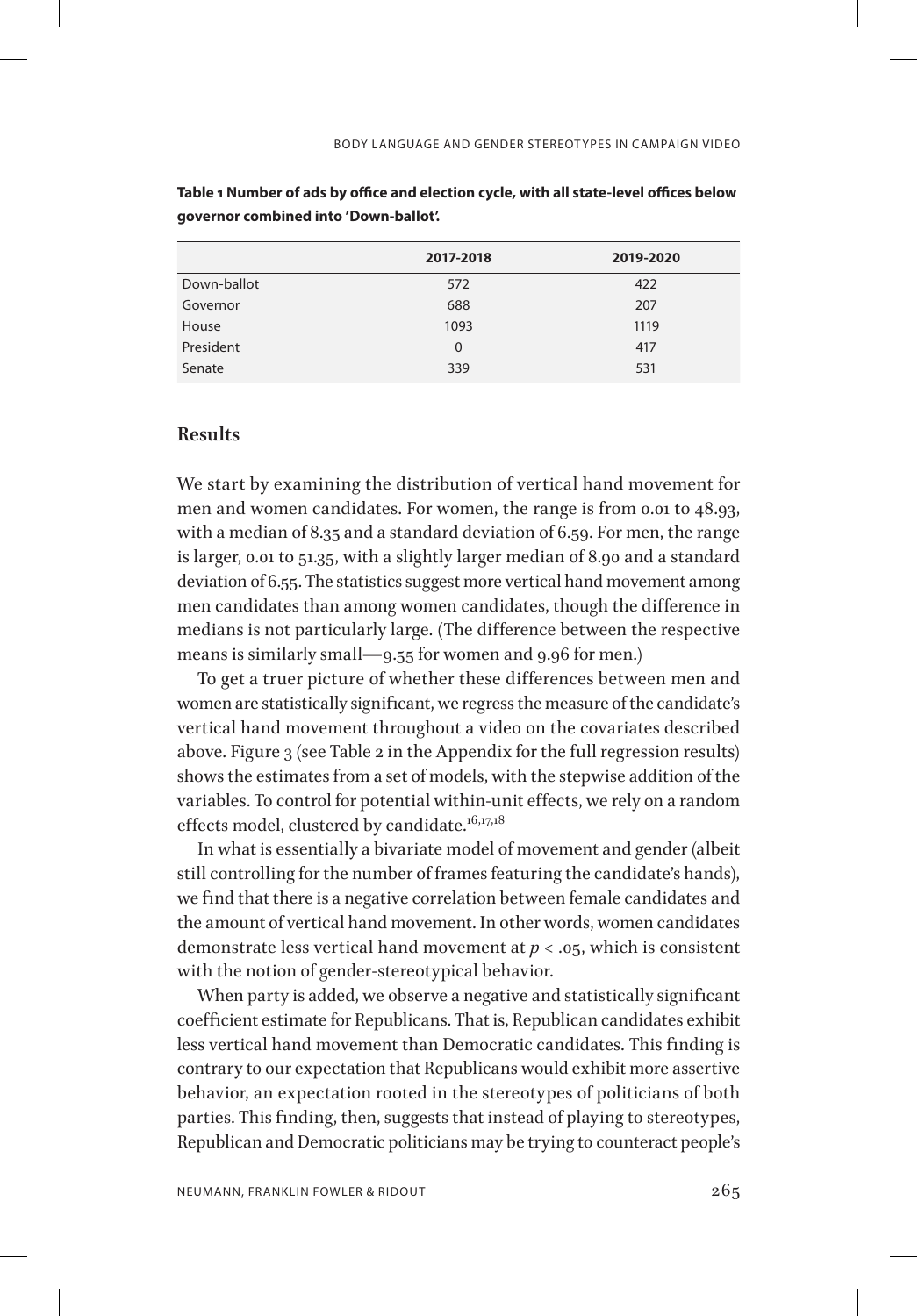

Figure 3 Vertical hand movement regressed on candidate-level covariates, with candidate-level random effects. Effects that are not statistically significant at the 5% level are shown with lower opacity. Full regression results in Table 2.

expectations of how they behave—and the subsequent inferences that voters make about their traits and policy positions. Importantly, though, the impact of gender remains in Model 2, with women candidates demonstrating less vertical hand movement at *p* < .05.

When we turn to the office level, we had expected to find that candidates for higher office, such as the presidency, U.S. Senate and the U.S. House, would exhibit greater vertical hand movement—our indicator of assertiveness—than candidates for state legislative positions. The estimates in Model 3 provide some qualified support for that expectation. All of the coefficients on the indicators of office type are positive, suggesting greater vertical hand movement among candidates for president, U.S. Senate, governor and U.S. House than among candidates in down-ballot races (the omitted category). But only the governor, U.S. Senate, and U.S. House estimates are statistically significant at  $p < .05$  in all of the models. While the coefficient is positive for the presidential race indicator in all three models, there is a high degree of uncertainty given the relatively small number of presidential ads in our sample. In short, there is suggestive, but far from definitive, evidence that candidates running for higher-level offices are more assertive than candidates running for lower-level offices. The effect of gender on candidate hand movement remains strong, with women exhibiting less vertical hand movement  $p < .05$ .

With respect to incumbency, we had expected to find that non-incumbents would use more vertical hand movement than incumbents, but we find no statistically significant effects when we add these variables into Model 4. Incumbents do not appear to differ from challengers and candidates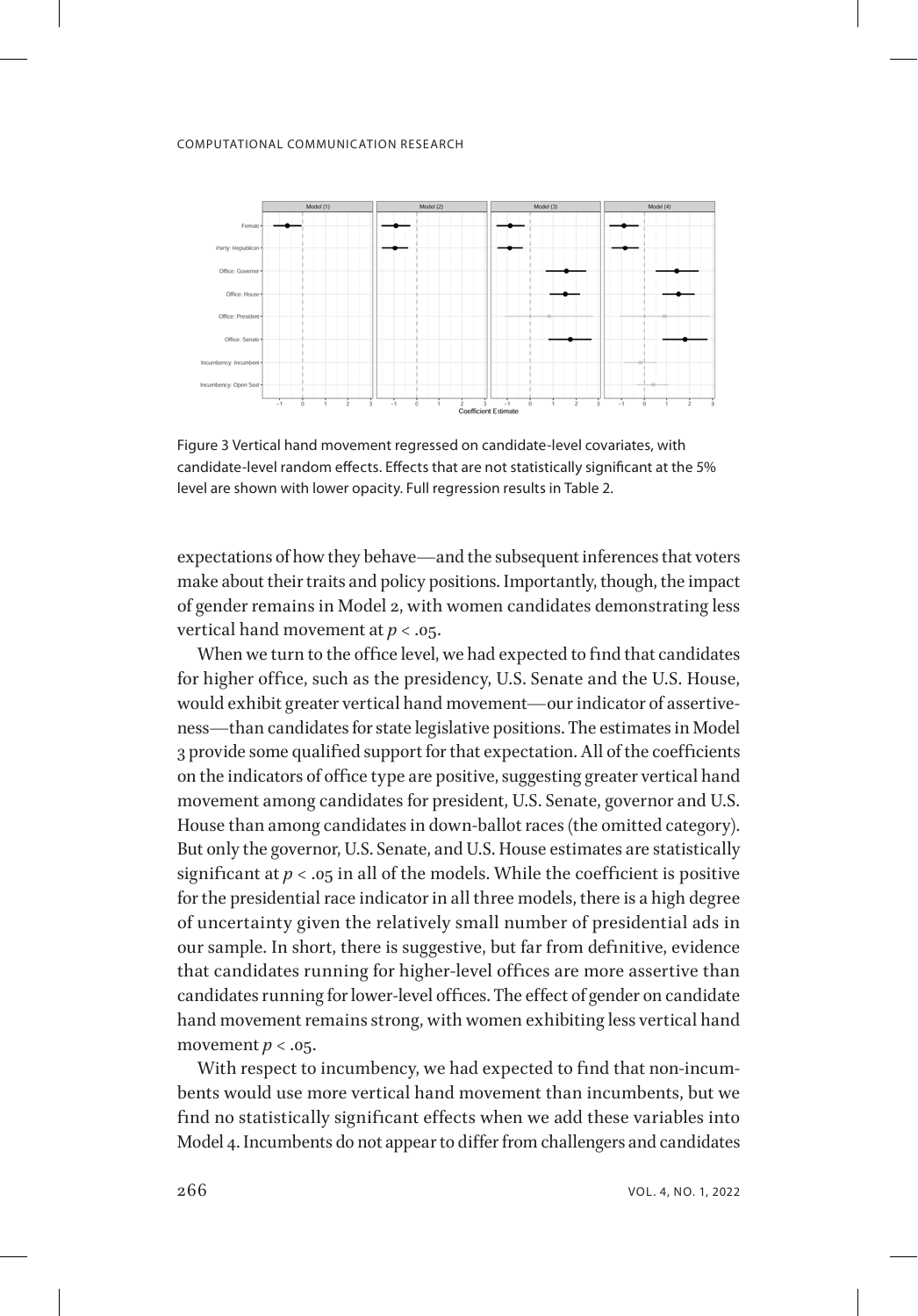running for an open seat in their propensity to use assertive gestures. Again, the impact of gender remains at  $p < .05$ .

In Model 5 (see Table 2 in the Appendix), we explore whether the impact of the independent variables might be different depending on whether the candidate is male or female. To do this, we include several additional variables in the model, each an interaction of a female indicator with the other covariates. We find, however, that none of the coefficients on the interaction variables are significant predictors of the use of vertical hand movements. This suggests that while, overall, men are more likely to use such assertive gestures, that finding does not depend on being a Republican or Democrat, running for a particular office, or running as an incumbent.

# **Discussion**

Our analysis of body language – specifically, energetic hand gestures – among politicians who appear in political advertisements reveals that such movement does not happen at random. Rather, it is associated with the characteristics of the political candidates who appear in those ads. Specifically, we found an association between the gender of the candidate and the use of vertical hand movements such that women candidates exhibited less wide-ranging body language than men candidates. Although the effect sizes were small, these findings point to another subtle way by which gender influences candidate behavior.

In addition to an impact of candidate gender on body language, we also found an effect of party. Republican candidates exhibit less vertical hand movement (again, our indicator of assertiveness) than Democratic candidates, a finding that contradicts citizens' stereotypes of the parties. The type of office the candidate was running for also appeared to influence vertical hand movement. Candidates running for governor, U.S. House and U.S. Senate, in particular, exhibited greater vertical hand movement than candidates in down-ballot races. In sum, we have suggestive evidence that candidates running for higher offices are exhibiting more assertive behavior than candidates running for lower offices.

One potential objection to our main finding is that women, who are on average shorter than men, may have shorter arms, and as such are more constrained in the extent to which they can move their hands. While perhaps true, most hand movement that we observed in political ads did not use the full range of the arm's reach. Moreover, the portrayal of body language shown in political ads is something that is, to some degree, strategic. And even if candidates are not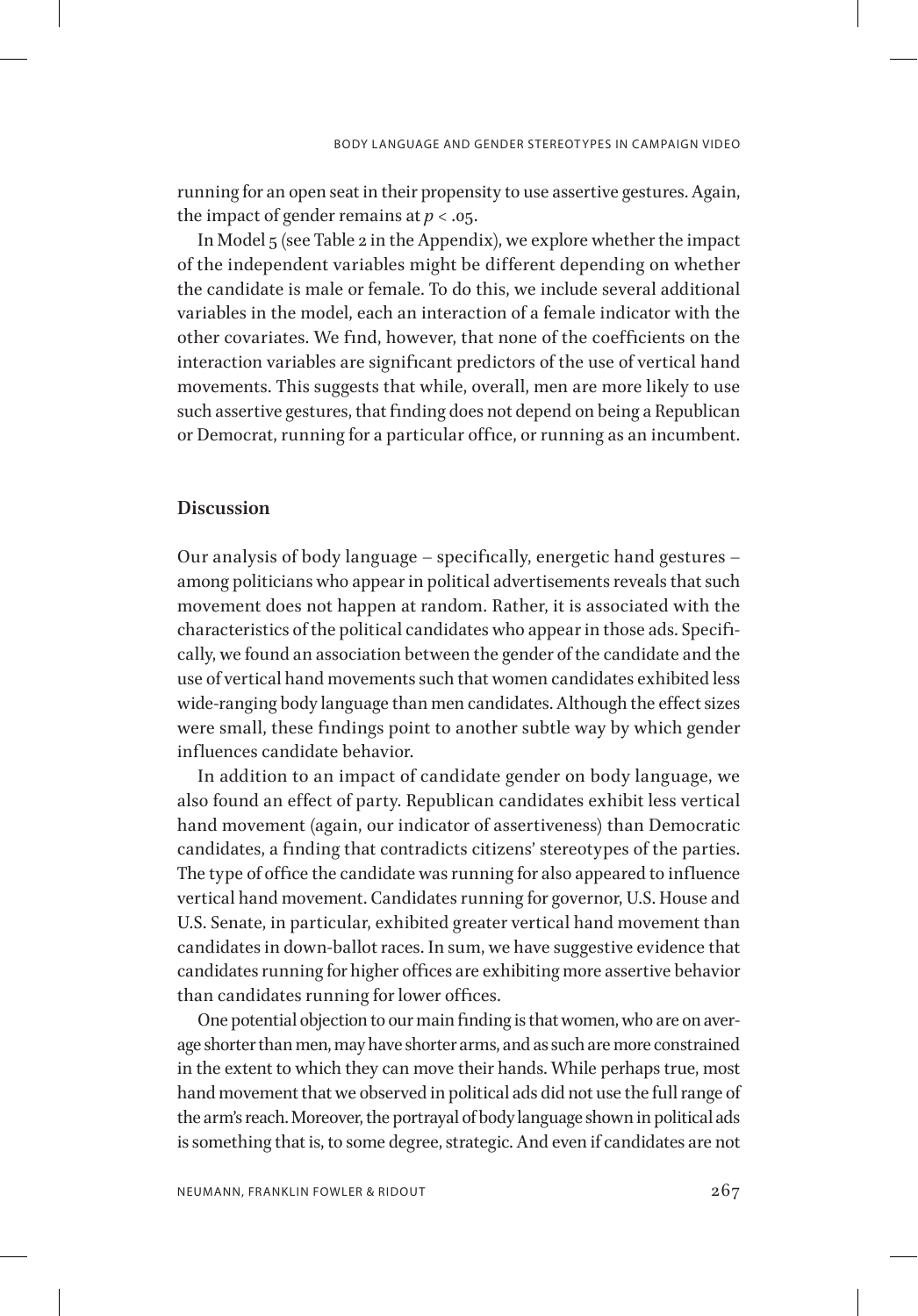consciously thinking about how expansive they should make their hand movements when they are being filmed for a political ad, ad makers and campaign consultants can exert some control over the message conveyed. Namely, if ad makers want to showcase a more or less energetic candidate, they can do so through their choice of camera angles and fields of vision. That is, the camera person, the ad's director or the ad's editor can make a short candidate look very assertive (or not) through the choices they make in filming and editing.

Why does all this matter? Most importantly, the body language that candidates use in their self-presentations could have small, but real, impacts on how voters perceive them. According to Mehrabian (1972), the impact of a speech is 7% content, 38% tone of voice and 55% body language. And yet the majority of quantitative research on how political campaigns communicate has focused on that 7%, largely ignoring nonverbal communication. A candidate's body language may not be a more important influence than, say, partisanship in how citizens perceive a politician, but a host of research has shown the impact of non-verbal communication, including body language.

That men and woman present themselves differently in their campaign ads – one of the central findings of this research – is, on the one hand, not surprising. But it also highlights that differences in how women and men campaign have not disappeared, in spite of recent research that has portrayed those differences as declining (Sapiro, Cramer Walsh, Strach, & Hennings, 2011). Our research also raises the question of whether those less conspicuous differences in candidate presentation across gender are all intentional or not. If a candidate decides to mention the issue of abortion in a political ad, we can safely assume that decision was intentional and perhaps even based on survey evidence and focus group analysis. But whether a candidate displays more assertive or restrained gestures in a political ad has many potential explanations. First, it may be intentional on the part of the candidate, that is, the candidate wants to appear more or less energetic. Second, it could be unintentional, stemming from the personality of the individual and what the person has learned by being in a particular political context and his or her lived experience of being male or female in society. Third, it may be strategic on the part of ad makers, who film or edit an ad in a particular way so as to highlight particular gestures.

Our research leaves open some avenues for future research. For one, future work might employ the techniques used here cross-nationally to determine how universal gendered patterns in the use of hand gestures are and whether they vary with the political system or degree of sexism in a society. Moreover, the methods developed here might be useful for social scientists in analyzing gestures of other people featured in political ads;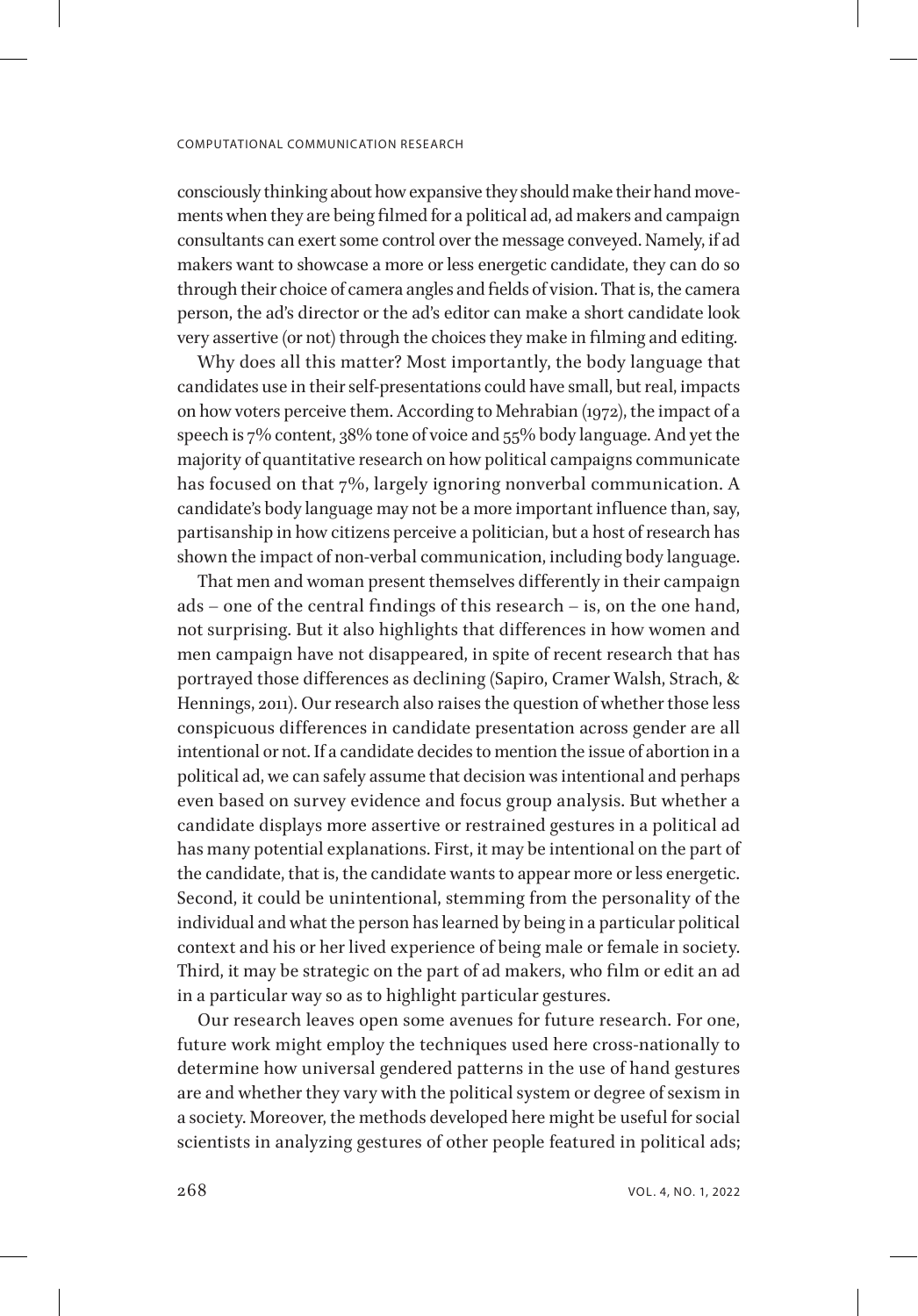politicians in political debates, interviews, speeches or rallies; and in settings beyond politics to analyze the movements of people featured in videos. Our research could also be expanded to examine how candidates' presentations of themselves vary depending on the gender of their opponents—and, in the case of attack ads, how campaigns choose to present their opponents. In short, is body language different when candidates appear by themselves in positive ads versus in negative ads in which they use video of an opponent?

In the end, we find that body language, including something as simple as a hand gesture, depends on a candidate's gender. These gestures may send subtle cues to voters about the candidate's traits, potentially influencing voters' evaluations of candidates and their choices at the ballot box.

# **Appendix**

**Table 2 Movement regressed on candidate level covariates, with candidate level random effects. The table shows that female politicians move less, as do Republicans as well as federal and gubernatorial candidates. Interaction effects between covariates and gender are not statistically significant.**

|                     | <b>Dependent variable:</b>    |              |              |              |              |  |  |
|---------------------|-------------------------------|--------------|--------------|--------------|--------------|--|--|
|                     | <b>Vertical hand movement</b> |              |              |              |              |  |  |
|                     | (1)                           | (2)          | (3)          | (4)          | (5)          |  |  |
| Female              | $-0.659$ **                   | $-0.909$ *** | $-0.870$ *** | $-0.889$ *** | $-1.159$     |  |  |
|                     | (0.311)                       | (0.319)      | (0.319)      | (0.323)      | (0.829)      |  |  |
| Party:              |                               | $-0.949$ *** | $-0.889***$  | $-0.839***$  | $-1.094$ *** |  |  |
| Republican          |                               | (0.290)      | (0.291)      | (0.300)      | (0.353)      |  |  |
| Office:             |                               |              | $1.573***$   | $1.442***$   | $1.652***$   |  |  |
| Governor            |                               |              | (0.457)      | (0.485)      | (0.557)      |  |  |
| Office: House       |                               |              | $1.524***$   | $1.520***$   | $1.510***$   |  |  |
|                     |                               |              | (0.346)      | (0.357)      | (0.434)      |  |  |
| Office:             |                               |              | 0.824        | 0.906        | 1.197        |  |  |
| President           |                               |              | (0.987)      | (1.007)      | (1.160)      |  |  |
| Office: Senate      |                               |              | $1.745***$   | $1.800***$   | $1.969***$   |  |  |
|                     |                               |              | (0.487)      | (0.497)      | (0.596)      |  |  |
| Incumbent           |                               |              |              | $-0.178$     | $-0.100$     |  |  |
|                     |                               |              |              | (0.363)      | (0.447)      |  |  |
| Open Seat           |                               |              |              | 0.383        | 0.303        |  |  |
|                     |                               |              |              | (0.363)      | (0.455)      |  |  |
| Control:            | $0.002$ ***                   | $0.002***$   | $0.002***$   | $0.002***$   | $0.002***$   |  |  |
| Candidate<br>frames | (0.0003)                      | (0.0003)     | (0.0003)     | (0.0003)     | (0.0003)     |  |  |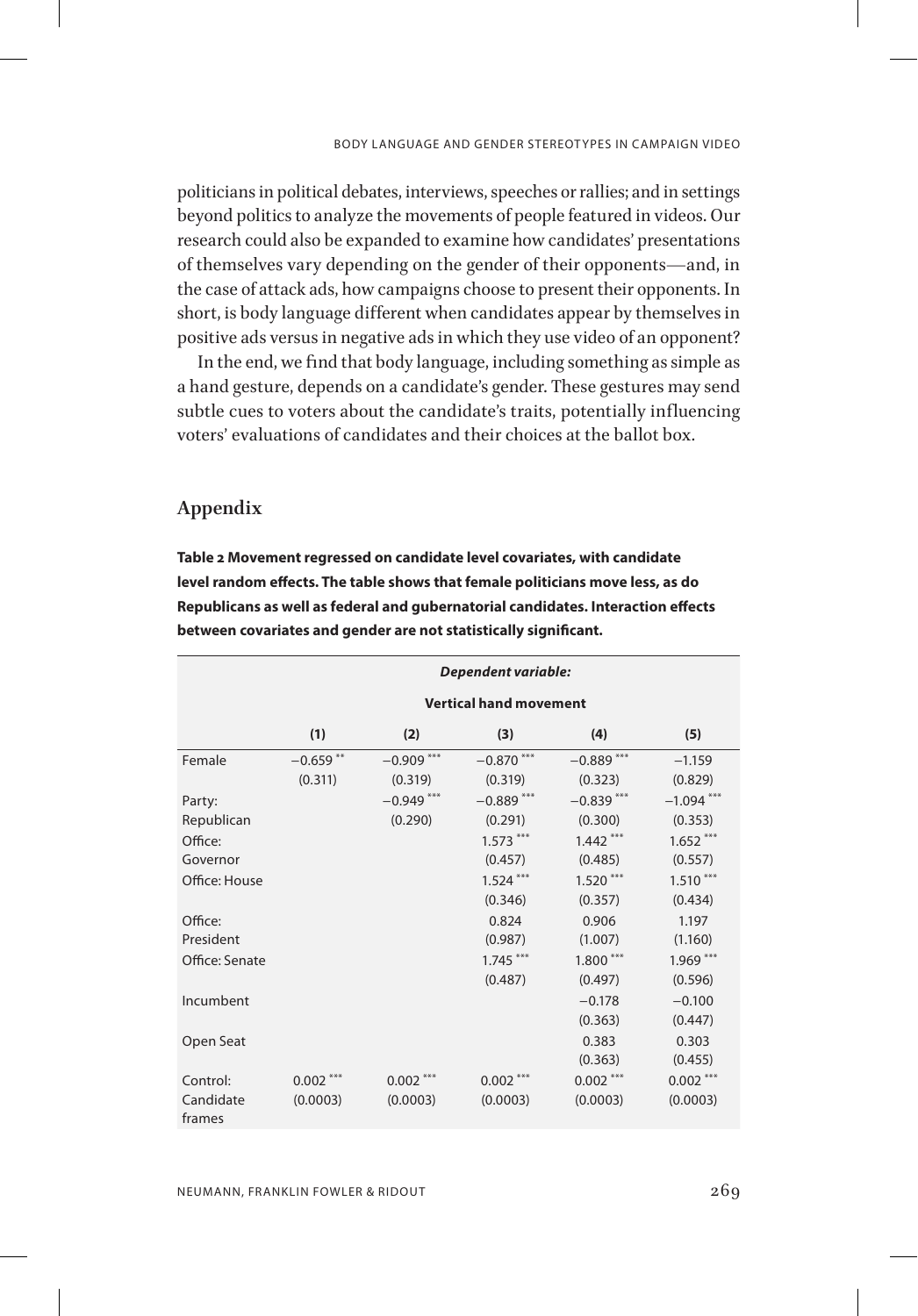| Female <sup>*</sup> |            |            |            |            | 0.943      |
|---------------------|------------|------------|------------|------------|------------|
| Party:              |            |            |            |            | (0.675)    |
| Republican          |            |            |            |            |            |
| Female <sup>*</sup> |            |            |            |            | $-0.918$   |
| Office:             |            |            |            |            | (1.173)    |
| Governor            |            |            |            |            |            |
| Female <sup>*</sup> |            |            |            |            | 0.080      |
| Office: House       |            |            |            |            | (0.767)    |
| Female*             |            |            |            |            | $-1.342$   |
| Office:             |            |            |            |            | (2.394)    |
| President           |            |            |            |            |            |
| Female*             |            |            |            |            | $-0.518$   |
| Office: Senate      |            |            |            |            | (1.110)    |
| Female*             |            |            |            |            | $-0.155$   |
| Incumbent           |            |            |            |            | (0.787)    |
| Female <sup>*</sup> |            |            |            |            | 0.293      |
| Open Seat           |            |            |            |            | (0.762)    |
| Constant            | $9.294***$ | $9.820***$ | $8.623***$ | $8.563***$ | $8.646***$ |
|                     | (0.223)    | (0.274)    | (0.373)    | (0.455)    | (0.533)    |
| Observations        | 5,388      | 5,388      | 5,388      | 5,208      | 5,208      |
| $R^2$               | 0.052      | 0.054      | 0.057      | 0.058      | 0.059      |
| Adjusted $R^2$      | 0.052      | 0.053      | 0.056      | 0.056      | 0.056      |
| <b>F</b> Statistic  | 45.880***  | 56.628 *** | 81.356 *** | 79.905 *** | 83.664 *** |

 $*$  p<0.1;

 $*$  p<0.05;

 $*$  p<0.01

# **Notes**

- <span id="page-16-0"></span>1. Replication materials are located at https://github.com/markusneumann/ BodyLanguage.
- <span id="page-16-1"></span>2. The score is the vector norm of the distance between the embeddings of two faces.
- <span id="page-16-2"></span>3. In addition to OpenPose, which produces 2D landmarks, we also considered models that create 3D representations of the human body. However, we found that these approaches frequently struggled with videos in which only parts of the entire body were visible. We also experimented with the AlphaPose framework, (Fang, Xie, Tai, & Lu, 2017; Li et al., 2018; Xiu, Li, Wang, Fang, & Lu, 2018), which works similarly to OpenPose. However, due to the greater speed of OpenPose, as well as the fact that it has a Windows executable, which makes it easy to use for those who are not familiar with Linux systems, we opted for OpenPose.
- <span id="page-16-3"></span>4. Through iteration, we decided that a 5 pixel average for all visible landmarks works best for this. This is a fairly conservative value, as different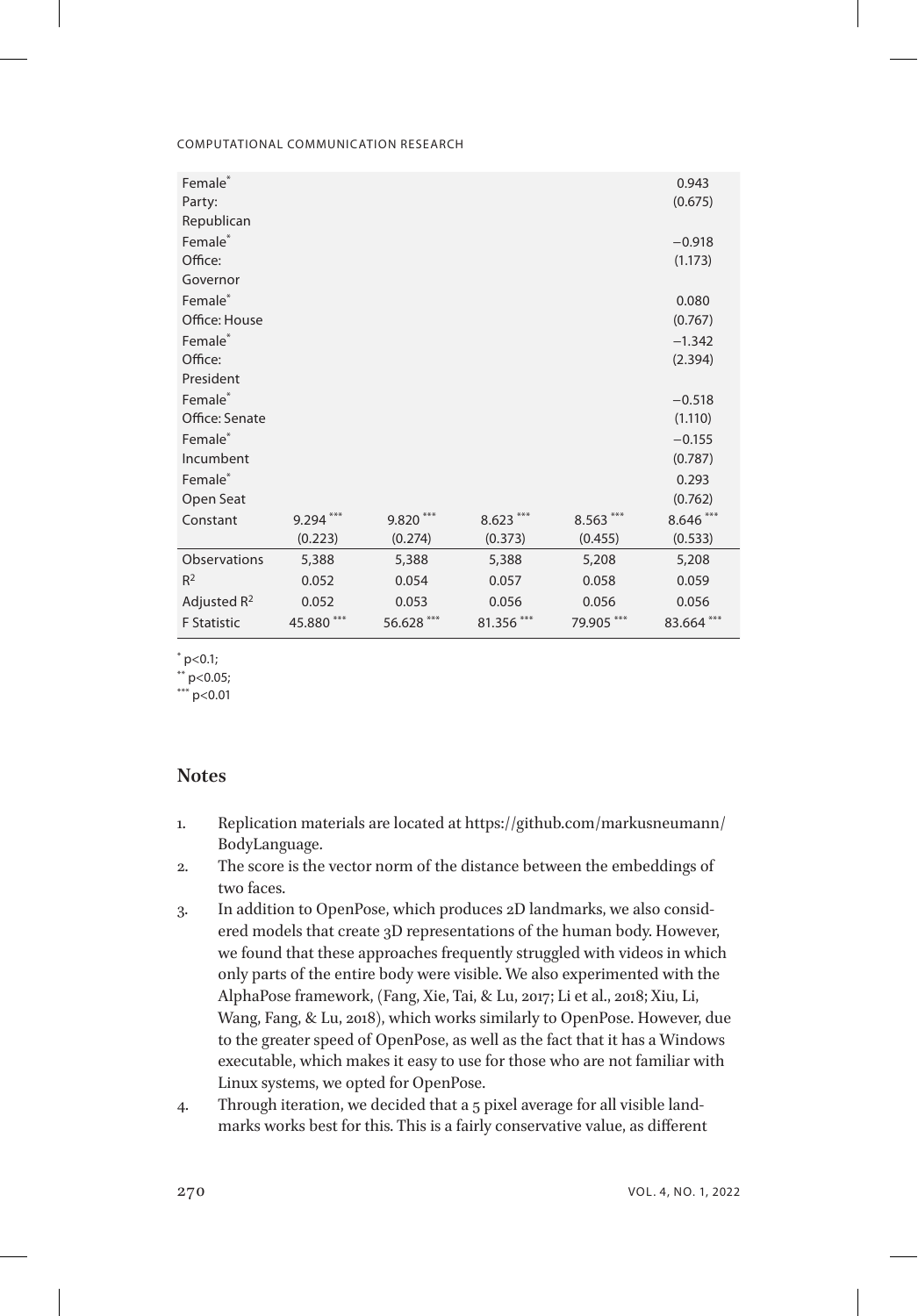<span id="page-17-0"></span>persons are usually much further away. Even if, say, the hands of two people were fairly close together, their other body parts would still be far enough apart to make them easily distinguishable with this method.

- 5. Which GPU is provided depends on what is available at the time, as well as whether Google Colab or Colab Pro is used. Since we used both, and processed the data in batches (due to time limits on Colab), we got a lot of different GPUs.
- <span id="page-17-1"></span>6. One of the downsides of neural models in general, especially when they are computed on varying hardware, is that they cannot be 100% replicable; see https://pytorch.org/docs/stable/notes/randomness.html.
- <span id="page-17-2"></span>7. It is fairly common for videos to show the candidate's torso, cutting off at the wrists, so that their hands flicker in and out of the pose detection.
- <span id="page-17-3"></span>8. Another reason for this loss of data is that even though our face recognition model is quite accurate, it will occasionally miss the candidate. If we assume an error rate of 7% (see above), the candidate will be missed every 14 frames – almost twice per second. While we interpolate the candidate if their face is detected in both adjacent frames and the pose 'skeleton' differs little to these frames, this process still involves a considerable amount of data 'wastage'.
- <span id="page-17-4"></span>9. Our measure is different from Koppensteiner et al. (2016), who use the distances between maxima and minima in a time series of movement measures. We do not follow this approach because campaign ads frequently consist of a series of quickly changing shots, not all of which feature the candidate. Consequently, this time series would be constantly interrupted. Our density-based approach captures the vertical space in a way that is practically different, but conceptually similar, and does so in a way that is much more robust for campaign ads. We also constructed a much simpler measure by calculating the Euclidean distance between a keypoint in any two consecutive frames and then averaging over the video. In ideal situations, where the candidate is viewed from the front and talks for an extended period of time, this simpler measure works fine. However, we found our density-based measure to produce much more reliable results when the conditions were not ideal, and it also correlates much more strongly with our human-coded validation measures.
- <span id="page-17-5"></span>10. We originally sampled 100, but subsequently raised our standards for when the face recognition as well as the video quality (originally, our dataset contained some videos that were effectively just a series of still images) were good enough, which eliminated several videos from our dataset, so we sampled and coded 40 more.
- <span id="page-17-6"></span>11. Contrast ads, those that mention both an opponent and a favored candidate, were also excluded.
- <span id="page-17-7"></span>12. We didn't detect the gender of the candidates automatically because we already had the hand-coded data. Hand-coding gender of people whose names and images are available is a very quick procedure. We processed hundreds of candidates in a few minutes this way. It is true that this could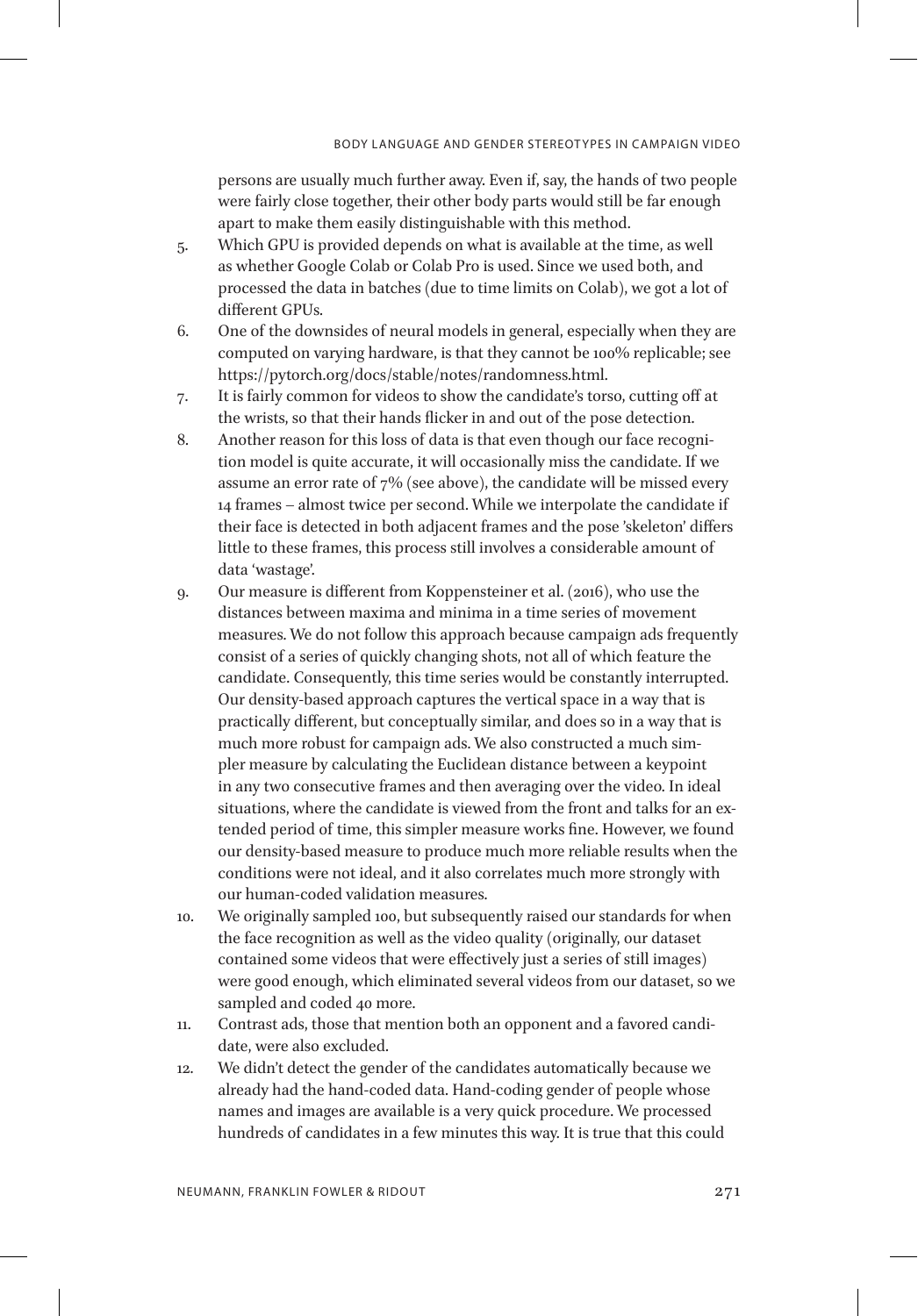<span id="page-18-1"></span><span id="page-18-0"></span>have been done automatically, but there is an error rate to automated coding, and so we saw no reason to add additional complexity.

- 13. See opensecrets.org.
- 14. See https://cawp.rutgers.edu/.
- <span id="page-18-2"></span>15. See http://followthemoney.org.
- <span id="page-18-3"></span>16. Because all of our variables of interest – gender, party, office and incumbency status – are static within units, we cannot rely on a fixed effects model.
- <span id="page-18-4"></span>17. A candidate who runs for a different office in 2020 than in 2018 is counted as a separate unit.
- <span id="page-18-5"></span>18. An important limitation shared by all of these models is the low R-squared. For the models from Figure 3, this ranges from 0.052 to 0.058. This indicates that our independent variables explain very little variation in candidates' vertical hand movement. This is unsurprising: we are attempting to explain a two-dimensional representation of a physical phenomenon through social factors. It is very likely that there are a number of other influential factors which we cannot account for—and we can only speculate what they might be. Based on our observations, the physical location is one such factor, as candidates sitting at a table have much less space to move their hands around than candidates standing freely. Similarly, the camera angle likely also plays a role that we cannot account for here. It is likely that there are a number of other factors that are particular to a specific video. Ergo, we acknowledge that omitted variable bias is a limitation of our paper.

# **References**

- Bauer, N. M. (2015). Emotional, sensitive, and unfit for office? Gender stereotype activation and support female candidates. *Political Psychology*, 36(6), 691-708.
- Berry, W. D., Berkman, M. B., & Schneiderman, S. (2000). Legislative professionalism and incumbent reelection: the development of institutional boundaries. *The American Political Science Review*, 94 (4), 859–874.
- Boussalis, C., Coan, T. G., Holman, M. R., & Müller, S. (2021). Gender, candidate emotional expression, and voter reactions during televised debates. *American Political Science Review*, 115(4), 1242-1257. http://doi:10.1017/S0003055421000666
- Brooks, D. J. (2011). Testing the double standard for candidate emotionality: Voter reactions to the tears and anger of male and female politicians. *The Journal of Politics*, 73(2), 597–615.
- Brooks, D. J. (2013). *He runs, she runs*. Princeton University Press.
- Bucy, E. P., & Grabe, M. E. (2007). Taking television seriously: A sound and image bite analysis of presidential campaign coverage, 1992–2004. *Journal of Communication*, 57(4), 652–675.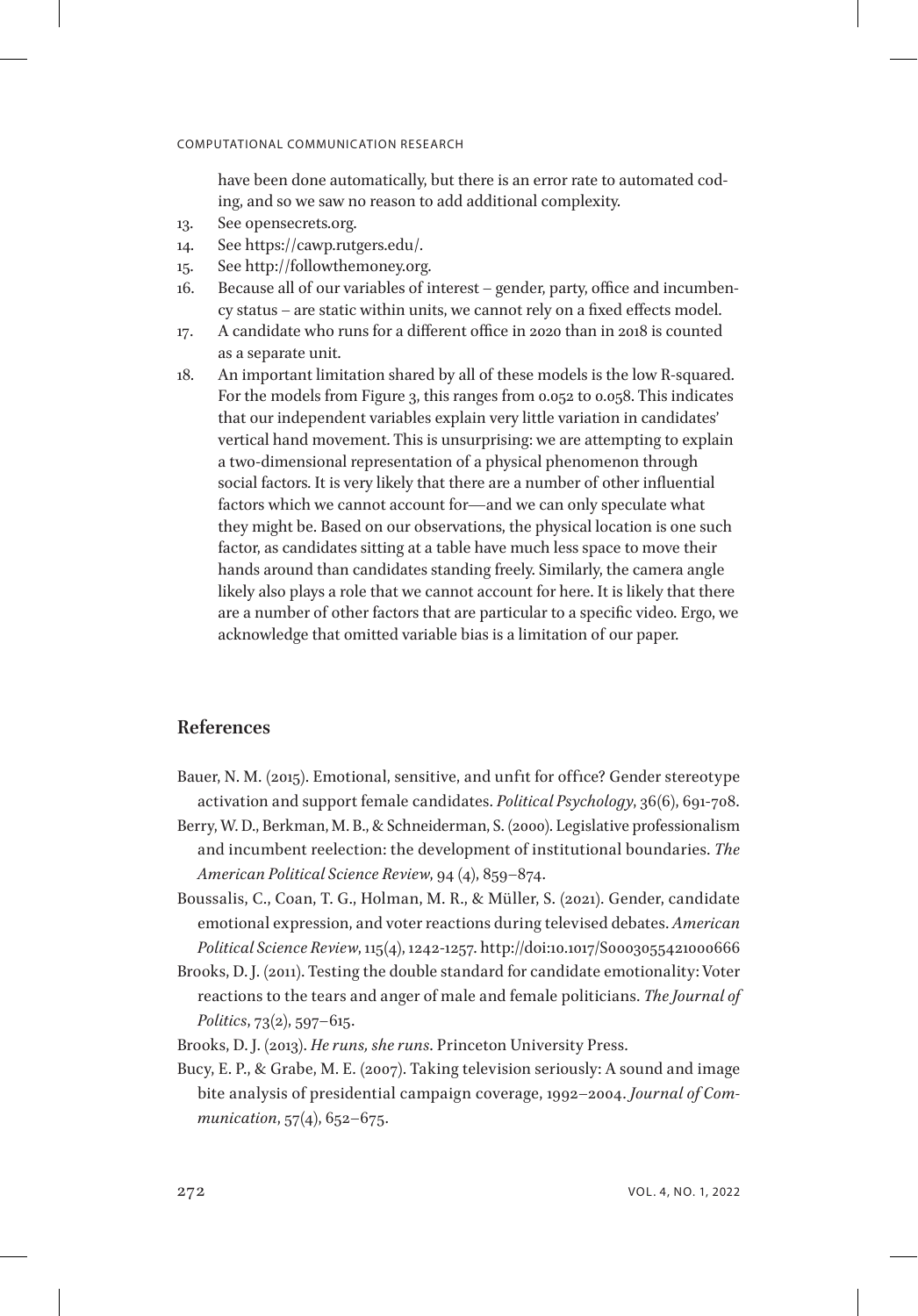- Cao, O., Shen, L., Xie, W., Parkhi, O. M., & Zisserman, A. (2018). Vggface2: A dataset for recognising faces across pose and age. In *2018 13th IEEE International Conference on Automatic Face & Gesture Recognition (FG 2018)* (pp. 67–74).
- Cao, Z., Hidalgo Martinez, G., Simon, T., Wei, S., & Sheikh, Y. A. (2019). Openpose: Realtime multi-person 2d pose estimation using part affinity fields. *IEEE Transactions on Pattern Analysis and Machine Intelligence*.
- Carpinella, C., & Bauer, N. M. (2021). A visual analysis of gender stereotypes in campaign advertising. *Politics, Groups, and Identities*, 9(2), 369–386.
- Carsey, T. M., Winburn, J., & Berry, W. D. (2017). Rethinking the normal vote, the personal vote, and the impact of legislative professionalism in U.S. state legislative elections. *State Politics and Policy Quarterly*, 17(4), 465–488.
- Cassese, E. C., & Holman, M. R. (2018). Party and gender stereotypes in campaign attacks. *Political Behavior*, 40(3), 785–807.
- Dolan, K. (2018). *Voting for women: How the public evaluates women candidates*. Routledge.
- Eagly, A. H., & Karau, S. J. (2002). Role congruity theory of prejudice toward female leaders. *Psychological Review*, 109(3), 573.
- Esler, T. (2019). *Face recognition using pytorch*. Retrieved from https://github.com/ timesler/facenet-pytorch
- Everitt, J., Best, L. A., & Gaudet, D. (2016). Candidate gender, behavioral style, and willingness to vote: support for female candidates depends on conformity to gender norms. *American Behavioral Scientist*, 60(14), 1737–1755.
- Fang, H.-S., Xie, S., Tai, Y.-W., & Lu, C. (2017). RMPE: Regional multi-person pose estimation. In *Iccv*.
- Hayes, D. (2005). Candidate qualities through a partisan lens: A theory of trait ownership. *American Journal of Political Science*, 49(4), 908–923.
- Herrnson, P. S., Lay, J. C., & Stokes, A. K. (2003). Women running "as women": Candidate gender, campaign issues, and voter-targeting strategies. *Journal of Politics*, 65(1), 244–255.
- Holman, M. R., Schneider, M. C., & Pondel, K. (2015). Gender targeting in political advertisements. *Political Research Quarterly*, 68(4), 816–829.
- Huddy, L., & Terkildsen, N. (1993a). The consequences of gender stereotypes for women candidates at different levels and types of office. *Political Research Quarterly*, 46(3), 503–525.
- Huddy, L., & Terkildsen, N. (1993b). Gender stereotypes and the perception of male and female candidates. *American Journal of Political Science*, 119–147.
- Jamieson, K. H. (1995). *Beyond the double bind: Women and leadership*. Oxford University Press.
- Koch, J. W. (1999). Candidate gender and assessments of senate candidates. *Social Science Quarterly*, 80(1), 84–96.